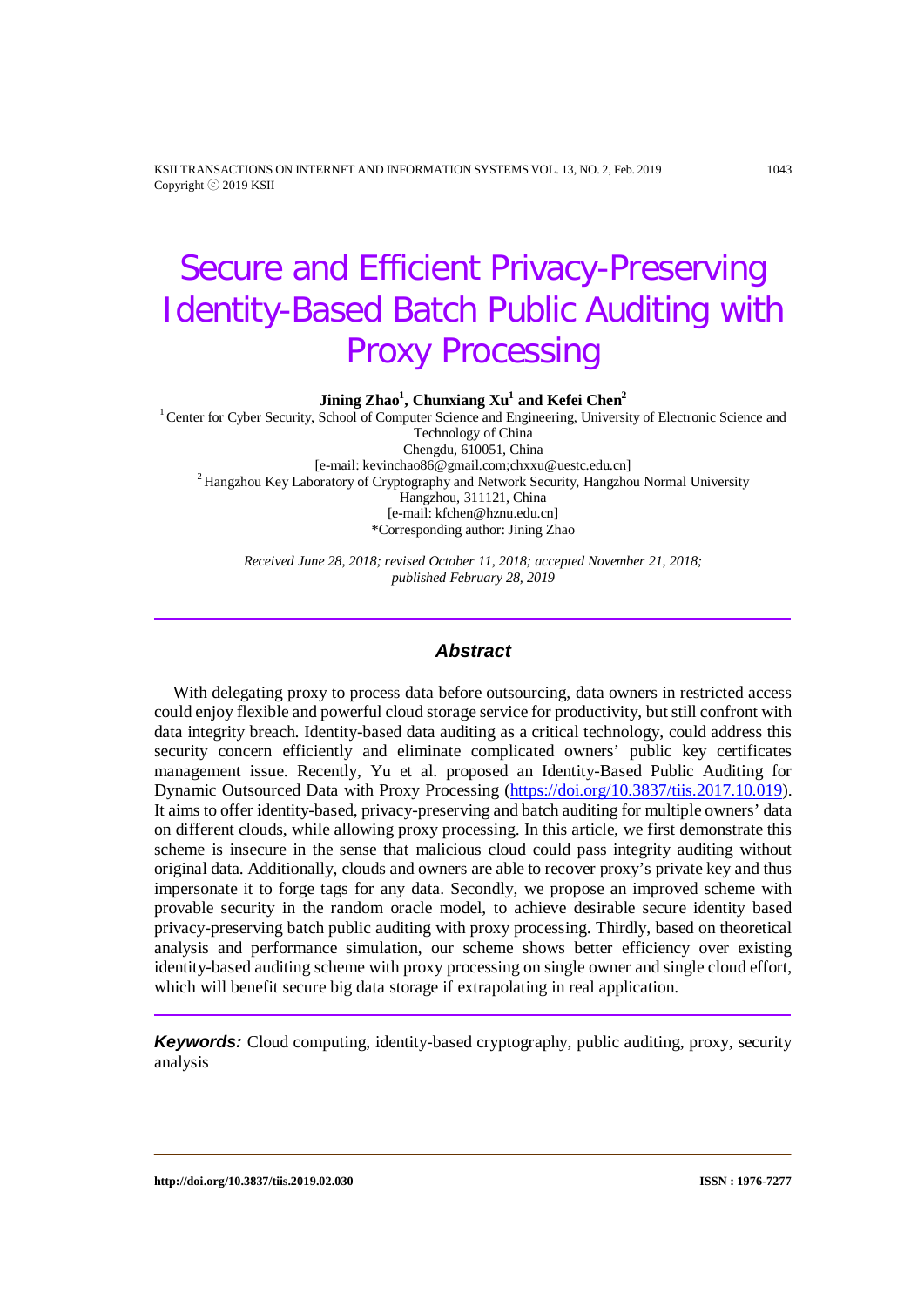## **1. Introduction**

By offering flexible access and powerful data management services, cloud storage plays an indispensable role in creating revenue for enterprises' business and benefiting individuals' life. From reports of IDG and Garter, 127 billion USD is spent globally on public cloud in 2017 [1], and approximately 28% of the total market revenue of cloud service, will be produced from infrastructure, application and business processing service in 2021  $[2]$ . In the age of "Big Data" with critical "Data that is big", cloud data storage size will swell to trillion gigabytes in 2025[1]. By managing huge data on different storage clouds, a great number of data owners enjoy customized applications for their business or utilities. When data owners' mobile devices are of limited computation capacity or belong to an organization, their connections to remote cloud are always controllable. In such restricted outsourcing setting, a proxy with authorizations, could help data owners to perform data processing tasks before outsourcing them to remote clouds [3]. However, security risk of outsourcing data integrity still remains as major problem for cloud storage services even if equipped with encryption technologies [4], since outsourced data may be tampered by cloud system failure and external attack. To keep good reputations, cloud storage providers might also hide from the data owners that service quality is deteriorated by deleting data to save cost.

Fortunately, with remote integrity checking technology [5], data owners could turn to a third party auditor (TPA) for public auditing service, but great tasks from huge data of multiple owners will degrade TPA's performance and it is also undesirable when individual owner's data content is visible for TPA during the auditing process. Therefore, in the delegated proxy processing setting, it is imperative to enable secure and efficient remote integrity auditing for multiple owners. Meanwhile, data should be privacy-preserving if integrity auditing is conducted publicly by a third party auditor.

 Provable Data Possession (PDP) [5] proposed by Ateniese, as a critical probabilistic remote integrity checking technology, could allow efficient data integrity auditing without having to download the entire data copy. With error correcting code, Shacham designed proof of retrievability [6] to check possibility of polynomial time data recovering. In 2010, based on Public key Infrastructure (PKI), Wang et al. supported cloud data integrity public auditing for the first time in [7], by employing a third party auditor to perform PDP in a privacy preserving manner. For auditing scalable storage data, distributed cloud data integrity for single owner was studied by Zhu et al.'s cooperative PDP [8], and Yang et al. made further effort of enabling the multiple clouds data integrity auditing for multiple data owners [9]. There are also data auditing schemes with special features, such as multiple data storage replica [10] and group user data share [11] and revocation. In [12][13], PDP scheme is investigated to support auditing for data with dynamic update. For recent years, continuous progress were made on cloud data auditing in [14-16] and key word search on encrypted data for fog computing and crowdsourcing [17-20]. However, these famous works were all built on PKI, where each owner's public key certificate is required to be transferred to check public key indeed belonging to the owner.

To eliminate the complicated management issue of public key certificates, Zhao et al. proposed the first identity-based public auditing scheme [21] with PDP, to enable public auditing with identity based cryptography [22] and privacy-privacy auditing with TPA. In 2015, Wang et al. designed the identity based distributed PDP [23] to support multi-cloud storage for single owner. By combining PKI based PDP and Identity based signature [24], in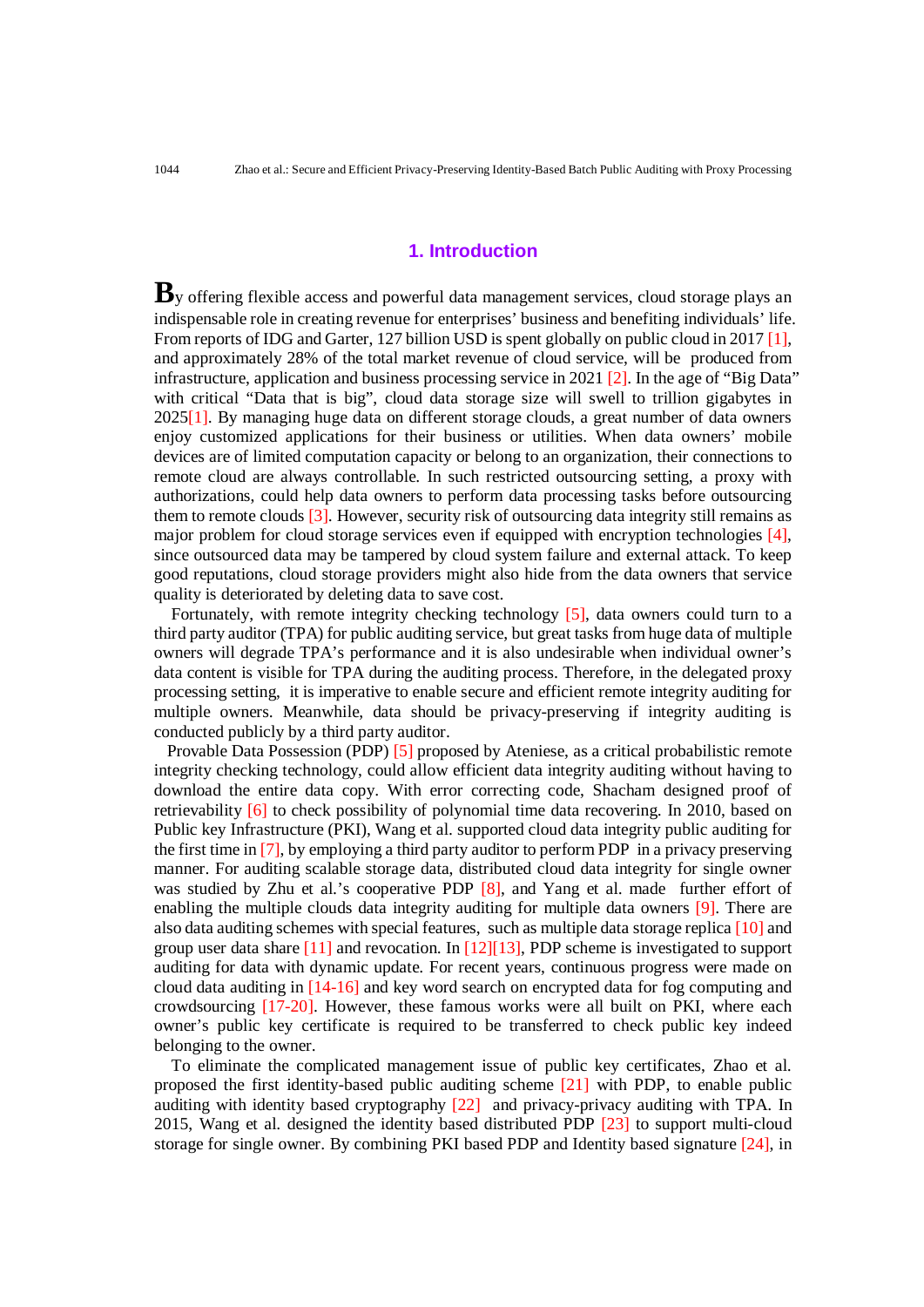2016, Liu et al. considered generic construction of identity-based PDP [25]. Later, Yu et al. enabled zero knowledge privacy integrity checking for identity based PDP in [26]. For data auditing in the cloud access restricted setting, Wang et al. for the first time proposed an identity based PDP scheme with authorized proxy to process data in [27]. This work could support single owner's data on single storage cloud, but not considering privacy-preserving issue for public auditing. There is also design on the lattices cryptography [28]. Spontaneously, security flaws were found in some classic design but luckily were repaired in [25][29][30]. So the challenging problem still remains to be unsolved, i.e., how to efficiently perform multiple cloud data auditing with all the following desirable features: 1) by identity-based cryptography, 2) with privacy-preserving, 3) for multiple data owners, and 4) with proxy data processing.

In 2017, Yu et al. designed an identity based batch public auditing scheme [32], trying to facilitate secure data integrity auditing to address the challenges mentioned above. However, after careful analysis upon potential malicious behaviors, this work is not able to achieve better efficiency and security simultaneously.

**Contributions:** Firstly, for the sake of data security, we demonstrate that Yu et al.'s work [32] is vulnerable to data loss and proxy private key recovering attacks. On one hand, malicious clouds are able to use masked data in place of original data to pass integrity auditing. For the other, arbitrary two pairs of data and tags are sufficient to recover private key of owners' authorized proxy. In this way, the exclusive right of generating proxy tag will be undermined by clouds and data owners. Secondly, we propose our improved scheme for this proxy processing setting, which could perform identity-based privacy-preserving batch public auditing and resist these above security flaws. Thirdly, we prove security of our scheme in random oracle under CDH, BDH and DL assumptions. In the end, with the extensive overhead analysis and simulation, our improved scheme illustrates better auditing efficiency over an identity-based proxy-oriented data uploading and remote data integrity checking in public cloud (ID-PUIC) [27] with single owner effort on single storage cloud, such that it could contribute to secure big data storage if extrapolated to real application.

**Paper Organization:** The rest of the paper starts with notations in Section 2 and reviews of system model of identity-based batch public auditing with proxy processing scheme (ID-BPAPP) along with its system components and security model in Section 3. After revisiting of Yu et al.'s construction of an ID-BPAPP scheme in Section 4, two security shortcomings are demonstrated in Section 5. We present our improved scheme Sec-ID-BPAPP in Section 6, and formally prove its security in Subsection 6.1 under random oracle model. In Section 7, we compare our improved scheme with Wang et al.'s ID-PUIC, in the context of overheads theoretical analysis and simulation, to study the trend of efficiency for computation and communication. Section 8 concludes our paper.

# **2. Preliminary**

# **2.1 Notations and computational assumption**

- $G_1$  and  $G_2$  are two cyclic groups of same large prime order q, additive and multiplicative groups respectively. *e* is a bilinear pairing mapping, where  $e: G_1 \times G_1 \rightarrow G_2$ .
- (mpk, msk) are the Private Key Generator (PKG)'s master public and private key pair.  $sk_i$  is *i*-th data owner's corresponding identity-based private key.
- There are  $n_0$  number of data owners, outsourcing total N number of blocks, on  $n_i$  number of clouds.  $\bar{F}_{ijk}$  is the *i*-th data owner's *k*-th block outsourced on *j*-th cloud  $CS_j$ .  $\sigma_{ijk}$  is the tag of block  $\bar{F}_{ijk}$ .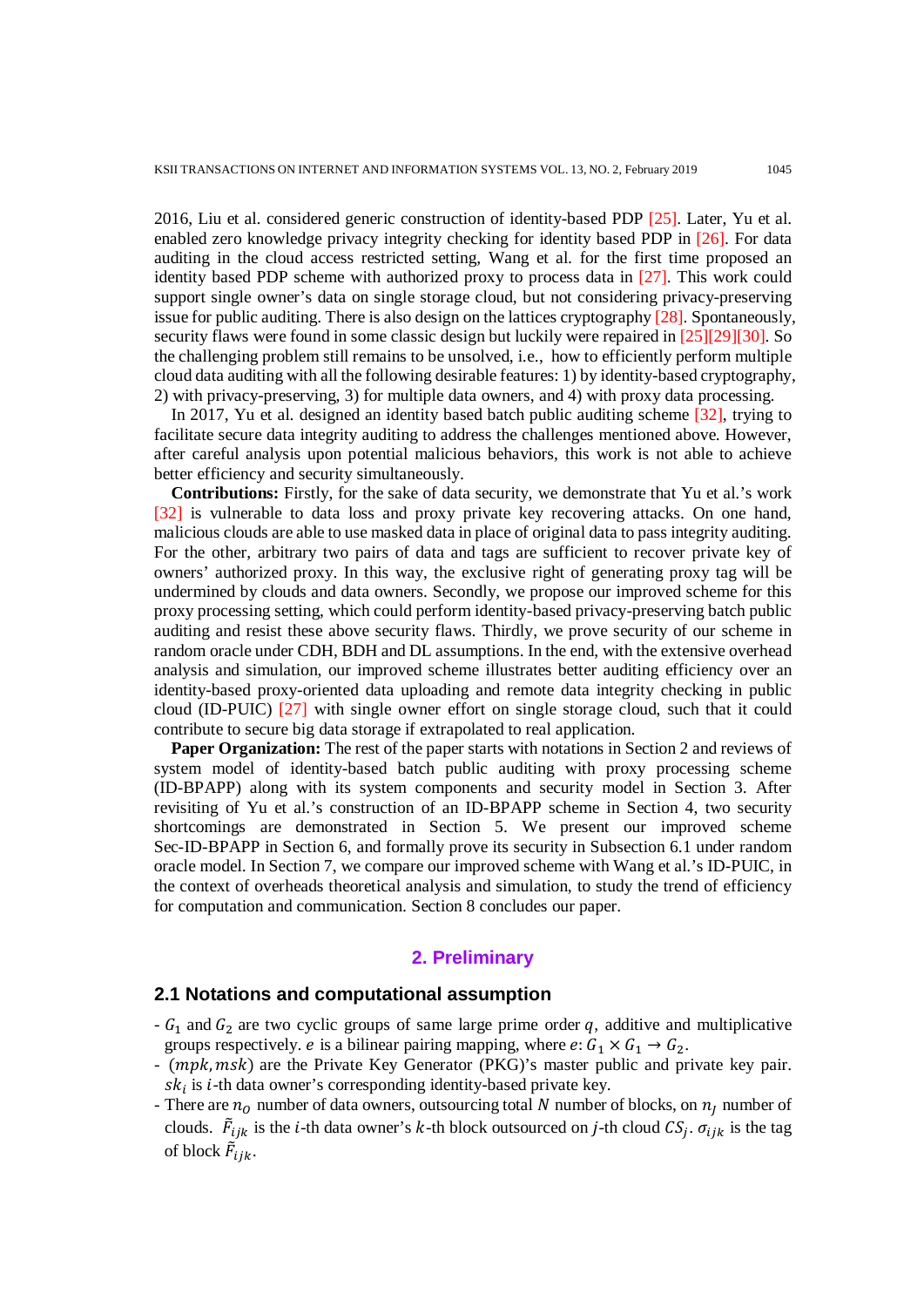- f is a pseudo random function (PRF)  $f: Z_q \times \{1, \dots, N\} \to Z_q$  for generating challenging co-efficient to combine challenged blocks.
- $\pi$  is a pseudo random permutation  $\pi: Z_q \times \{1, \dots, N\} \to \{1, \dots, N\}$  for generating index of challenged block.
- $-$  chal is the challenge token generated by auditor, and chal<sub>i</sub> is the specific challenge token for  $CS_j$ .  $c_{ij}$  is number of challenged blocks for *i*-th owner on  $CS_j$ , where  $c_{ij} < N$ .
- $-a_{ij} \in [1, c_{ij}]$  indicates the  $a_{ij}$ -th selected block of total  $c_{ij}$  challenged blocks, which should further specify index of  $i$ -th data owner's  $k$ -th block outsourced on  $j$ -th cloud, i.e.,  $k = \pi_{v_{ij,1}}(a_{ij}).$
- $\mathcal C$  is the index set of challenged clouds picked by auditor.  $\mathcal O$  is the index set of data owners on challenged blocks, and *I* is the index set of challenged clouds, where  $|0| = n_1$ ,  $|1| = n_2$ .  $P_i$ is the proof of storage generated by challenged cloud  $CS_i$ .

**CDH** problem on  $G_1$ : Given  $g, g^a, g^b \in G_1$ , to compute  $g^{ab}$  with a probabilistic polynomial time (PPT) algorithm, without knowing random  $a, b \in Z_q$ .

**BDH problem** on  $G_2$ : Given  $g, g^a, g^b, g^w \in G_1$ , to compute  $e(g, g)^{abw} \in G_2$  with a PPT algorithm, without knowing random  $a, b, w \in Z_q$ .

**DL problem** on  $G_2$ : For  $g' \in G_2$ , given  ${g'}^a$ , to compute a with a PPT algorithm.

# **3. System model and Security model of ID-BBPAP system**

In this section, we will first present system model of Identity-Based Batch Pubic Auditing scheme with Proxy Processing (ID-BPAPP) from the original paper [32]. The system components are described with general structures of seven algorithms. We also give the security model of the ID-BPAPP system.

# **3.1 System Model**

As it depicts in **Fig. 1**, there are five kinds of entities in an ID-BPAPP scheme, i.e., the *PKG*, data *Owners*, *Proxy*, multiple *Clouds* ({*Cloudj*}), and a *TPA*. *PKG* initializes the system parameters and extracts private keys for data owners of their own identities. Data *Owners* delegate *Proxy* to process their massive data before storing them in multiple clouds. *Proxy* of abundant computation and bandwidth resource, helps data owners to generate proxy data tags and upload them to clouds, with data owners' special warrants. Multiple *Clouds* maintain powerful storage and computation resources to provide storage service for data owners. The *TPA* is a trusted third party auditor to offer the batch data integrity verification on multiple clouds for the data owners.

# **3.2 System components of an ID-BPAPP scheme**

- $\cdot$  Setup (1<sup>k</sup>)  $\rightarrow$  (params, mpk, msk) is initialized by PKG with security parameter k as input. It outputs public parameters  $params$ , master key pairs  $(mpk, msk)$ .
- Extract (params, msk,  $ID_i$ )  $\rightarrow$  sk<sub>i</sub> is executed by PKG with as input parameters params, master private key  $msk$  and data owner's identity  $ID_i$ , and outputs the private key  $sk_i$  for this owner. It also extracts private key  $sk_p$  for proxy of  $ID_p$ .
- ProxyKeyGen (params,  $ID_i, sk_i$ ,  $ID_p, sk_p) \rightarrow u_{pi}$  is run by proxy with interaction of data owner. With input of parameter *params* and its private key  $sk_i$ , data owner of  $ID_i$ generates warrant and corresponding signature to send to proxy. Then the proxy of  $ID_n$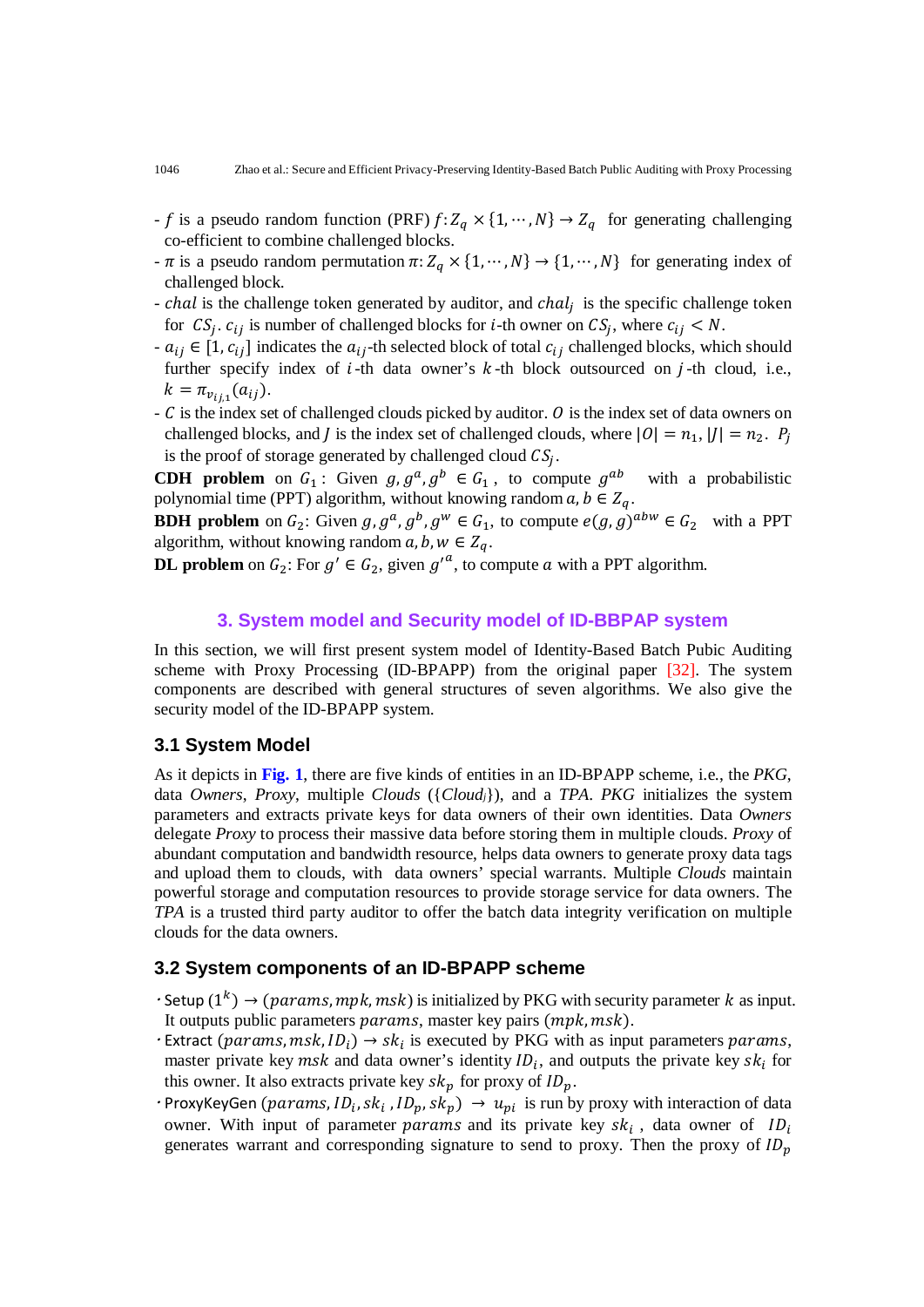outputs the proxy secret key  $u_{pi}$  with its private key  $sk_p$ .

 $\cdot$ TagGen (params,  $ID_i$ , s $k_p$ ,  $u_{pi}$ , mpk,  $\{\overline{F}_{ijk}\}\rightarrow{\{\sigma_{ijk}\}}$  is run by proxy. It takes as input public parameters params, owner's identity  $ID_i$ , its individual private key  $sk_p$ , corresponding proxy secret key  $u_{pi}$ , master public key  $mpk$  and owner's data blocks  $\{\ddot{F}_{ijk}\}$ to be outsourced on the corresponding clouds. Then the proxy tags  $\{\sigma_{iik}\}$  of above blocks could be generated.



- $\cdot$  Challenge  $(\{(i,j,k)\}) \rightarrow (chal, \{chal_j\})$  is executed by third party auditor (TPA). It takes as input data index set  $\{(i, j, k)\}$  and randomly selects some indexes as the challenge token *chal* for one instance. According to the specified indexes  $\{j\}$ , challenge token *chal* is further divided into a set of tokens  $\{chal_i\}$  and only forward  $chal_i$  to the corresponding j-th cloud  $CS_i$ .
- ProofGen (params, chal<sub>j</sub>, { $[D_i]$ , { $\sigma_{ijk}$ }, { $\tilde{F}_{ijk}$ })  $\rightarrow P_j$  is run by cloud  $CS_j$ . It takes as input parameters params, challenge token received  $chal_j$ , the specified set of data owners' identities  ${ID_i}$ , the set of tags  ${\{\sigma_{ijk}\}}$ , and the blocks  ${\{\tilde{F}_{ijk}\}}$ . Then the proof  $P_j$  is generated for challenge token  $chal<sub>j</sub>$ , and is sent back to TPA.
- $\cdot$  Verify (params, chal, {ID<sub>i</sub>}, {P<sub>j</sub>}, mpk)  $\rightarrow$  {0,1} is executed by TPA. It takes as input public parameters params, challenge token *chal*, specified set of data owners' identities  ${ID<sub>i</sub>},$  set of proofs  ${P<sub>i</sub>}$  from all challenged clouds, and the master public key mpk. 1 will be output if the proofs are valid, otherwise 0 is output.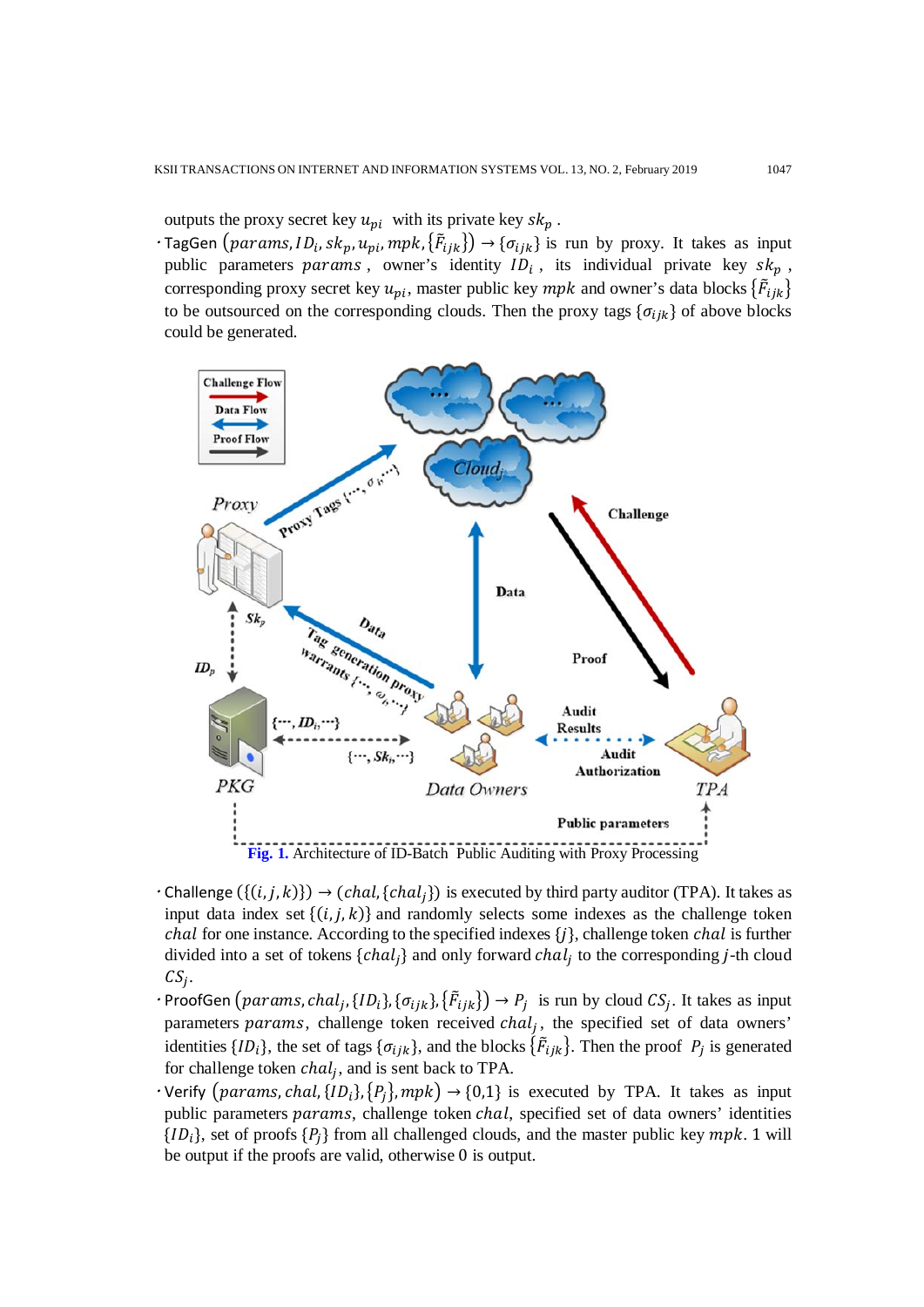# **3.3 Security Model**

In an ID-BPAPP scheme, we assume PKG is trusted to execute the scheme, and proxy honestly generates tags but may have management fault of data before tag generation. Meanwhile, original data owners might generate data tag themselves without the delegated proxy. Clouds could also hide data accident for the sake of reputation and saving cost, and TPA is trusted but curious about the data content. A secure ID-BPAPP scheme should satisfy three properties:

1) Proxy-protection: Data owners themselves are not able to masquerade as proxy to generate tags. Only proxy with authorization warrant could generate proxy tags.

2) Unforgeability: It is infeasible to fabricate valid data storage proofs to pass the auditing of TPA if any cloud data is modified or deleted.

3) Privacy-preserving: Real data content will not be revealed during the process of auditing. According to the security requirements, we review the three formal definitions as follows:

 **Definition 1** (**Proxy-Protection**): The scheme is proxy-protected, if any probabilistic polynomial data owner wins the proxy Tag-Forge game below in probabilistic polynomial time (PPT), with negligible probability.

- *Setup*: The challenger *C*<sup>1</sup> playing in the role of PKG and TPA, first generates master public/private key pairs and system parameters. It runs Extract to generate private key  $sk_p$ for proxy of identity  $ID_p$  and keeps it secret. Those public and not secret parameters could be sent to the adversary  $A_1$ , who acts as data owner.
- *Queries*: Besides all hash functions, *A*<sup>1</sup> could adaptively query Extract for private key  $sk_i$  of identity  $ID_i$  except  $ID_p$  of proxy. Denote index set of identities as  $S_1$ ,  $(p \notin S_1)$ . It could query proxy tag secret keys  $u_{p'i}$  for the pair  $(ID_{p'}, ID_i)$  except for pairs having proxy  $ID_p$ . Denote index set of pairs as  $S'_1$  ( $(p, i) \notin S'_1$ ). Upon data block  $\tilde{F}_{ijk}$ ,  $A_1$  could also adaptively query proxy tag  $\sigma_{p'ijk}$  for this identity pair except having  $ID_p$  as proxy. Let us denote tuples set of corresponding indexes and data as  $S_1'', (p, i, j, k, \vec{F}_{ijk}) \notin S_1''$ .
- *Output*:  $A_1$  wins the game if it creates a valid proxy tag  $\sigma_{i^*j^*k^*}$  for data block  $\tilde{F}_{i^*j^*k^*}$  by itself, for which it has neither extracted private key nor proxy tag secret key for proxy  $ID_p$ , i.e., where  $p \notin S_1$ ,  $(p, i^*) \notin S_1'$ ,  $(p, i^*, j^*, k^*, \overline{F}_{i^*j^*k^*}) \notin S_1'$ .
- **Definition 2** (**Unforgeability**): The scheme is unforgeable if any PPT clouds win the Proofs-Forge game below, with negligible probability.
- **Setup**: The challenger  $C_2$  playing in the role of PKG and TPA, first generates master public/private keys pair and system parameters. It runs Extract to generate private key  $sk_p$ for proxy of identity  $ID_n$  and keeps it secret. Those public and not secret parameters could be sent to the adversary  $A_2$ , who acts as clouds.
- *First phase queries*: Besides all hash functions, *A*<sup>2</sup> could adaptively query Extract for private key  $s k_i$  of identity  $ID_i$  except  $ID_p$  of proxy. Denote index set of identities as  $S_2$ ,  $(p \notin S_2)$ . It could query proxy tag secret keys  $u_{p'i}$  for the pair  $(ID_{p'}, ID_i)$  except for pairs having proxy  $ID_p$ . Denote index set of pairs as  $S'_2$  ( $(p, i) \notin S'_2$ ). Upon data block  $\bar{F}_{ijk}$ ,  $A_2$  could also adaptively query proxy tag  $\sigma_{p'ijk}$  for this identity pair except having  $ID_p$  as proxy. Let us denote tuples set of corresponding indexes and data as  $S_2'', (p, i, j, k, \tilde{F}_{ijk}) \notin S_2''.$
- *Challenge*:  $C_2$  generates challenge set chal with ordered number collection  ${c_{i^*j^*}}$  to specify every block  $\vec{F}_{i^*j^*k^*}$  on the *j*<sup>\*</sup>th cloud for owner of  $ID_{i^*}$ , where  $\{(p, i^*, j^*, k_n^*) | 1 \leq$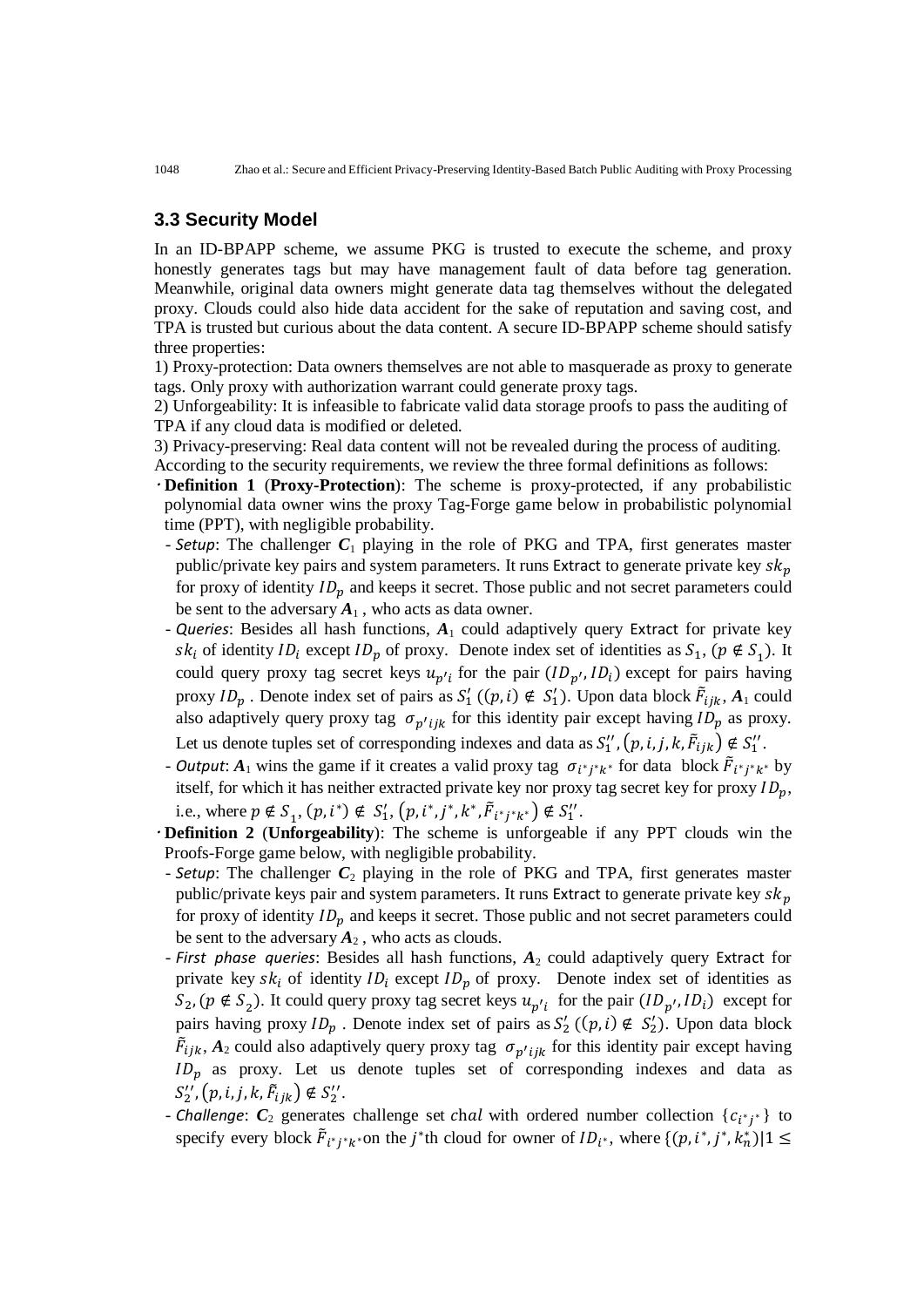$n \leq c_{i^*j^*}, i^* \neq p$ ,  $(p, i^*) \notin S'_2$ ,  $(p, i^*, j^*, k_n^*, \tilde{F}_{i^*j^*k_n^*}) \notin S''_2$ . chal will be sent to  $A_2$ .

- *Second phase queries* : similar to *First phase queries*, denote index set of identities for Extract private key queries as  $S_3$ , index set of identity pairs for proxy tag secret key queries as  $S'_3$ , tuple set of index and data for proxy tags queries as  $S''_3$ . We require that  $p \notin S_2 \cup S_3$ ,  $(p, i) \notin S'_2 \cup S'_3$  and  $(p, i, j, k, \tilde{F}_{ijk}) \notin S''_2 \cup S''_3$
- *Output*:  $A_2$  wins the game if it fabricates valid proofs  $\{P_i\}$  for the same challenge set chal on the specified set of data blocks.
- **Definition 3** (**Privacy-Preserving**): The ID-BPAPP scheme is privacy-preserving against TPA, if any PPT time TPA could extract any original block of data owners in the "challenge-proof-verify" integrity auditing interactions with clouds, with negligible probability. In this definition, we require that curious TPA is not allowed to recover data blocks even if it is able to fulfill task of auditing integrity of cloud data.

#### **4. Revisiting Yu et al.'s construction of an of ID-BPAPP scheme**

- In this section, we will revisit the Yu et al.'s construction of an ID-BPAPP scheme with concrete designs of seven algorithms in [32].
- Setup: PKG uses this algorithm to generate a bilinear map  $e: G_1 \times G_1 \rightarrow G_2$  with two groups  $G_1$  and  $G_2$  of the same order  $q > 2^k$ , where g is the generator of  $G_1$  and k is security parameter. It also selects three cryptographic hash functions,  $H_1: \{0,1\}^* \to G_1, H_2: \{0,1\}^* \to$  $Z_q$ ,  $H_3: Z_q \times \{0,1\}^* \to Z_q$ , a pseudo random permutation  $\pi: Z_q \times \{1, \dots, N\} \to \{1, \dots, N\}$ and a pseudo random function  $f: Z_q \times \{1, \dots, N\} \to Z_q$ . It picks random  $x \in Z_q$  as master private key  $msk$  and computes  $g^x$  as master public key  $mpk$ . The global parameters are  $(e, G_1, G_2, g, mpk, H_1, H_2, H_3, \pi, f).$
- Extract: Given identity  $ID_i$ , PKG extracts the identity-based private key as  $sk_i = H_1(ID_i)^x$ and returns to the data owner. For the proxy of identity  $ID_p$ , the private key is extracted as  $sk_p = H_1 (ID_p)^x$ .
- ProxyKeyGen: Data owner of  $ID_i$  picks up random  $r_i \in Z_q$  and creates its proxy warrant  $\omega_i$ with signature  $U_i = s k_i^{r_i H_2(\omega_i||R_i)}$ ,  $\xi_i = g^{r_i}$ , where  $R_i = H_1(ID_i)^{r_i}$ .  $(\omega_i, U_i, R_i, \xi_i)$  are sent to proxy, clouds and TPA. Upon the warrant  $\omega_i$ , TPA and proxy could verify it with signature as  $e(R_i, g) = e(H_1(ID_i), \xi_i)$ ,  $e(U_i, g) = e(R_i^{H_2(\omega_i||R_i)}, mpk)$ , and notify the data owner if any of equations does not hold. Proxy generates the proxy secret key as  $u_{pi} = U_i \cdot sk_p^{r_{pi}} = H_1(ID_i)^{x \cdot r_i H_2(\omega_i || R_i)} \cdot H_1(ID_p)^{x \cdot r_{pi}}$  by selecting up random  $r_{pi} \in Z_q$ . It also computes  $R_{pi} = H_1 (ID_p)^{r_{pi}}$ , which is not secret and sent to the TPA for future verification.
- TagGen: Data owner of  $ID_i$  first divides original data  $\bar{F}_i$  into blocks  $\{\bar{F}_{ijk}\}\$ , and computes each  $F_{ijk} = \tilde{F}_{ijk} + H_2(\tilde{F}_{ijk})$ . Data blocks  $\{\tilde{F}_{ijk}\}\$ , are outsourced to corresponding clouds while masked  ${F_{ijk}}$  are sent to the proxy. Then the proxy generates proxy tag for each data block as

$$
\sigma_{ijk} = sk_p^{H_3(i||j||k, name_{ijk}||time_{ijk})} \cdot u_{pi}^{F_{ijk}} \tag{1}
$$

where  $name_{ijk}$  is the name of block  $\vec{F}_{ijk}$ , and  $time_{ijk}$  is the time stamp when proxy generates the tag. All the tags  $\{\sigma_{ijk}\}\$  and the not secret  $R_{pi}$  will be transferred to corresponding clouds, which will not accept them and inform the owner unless the warrant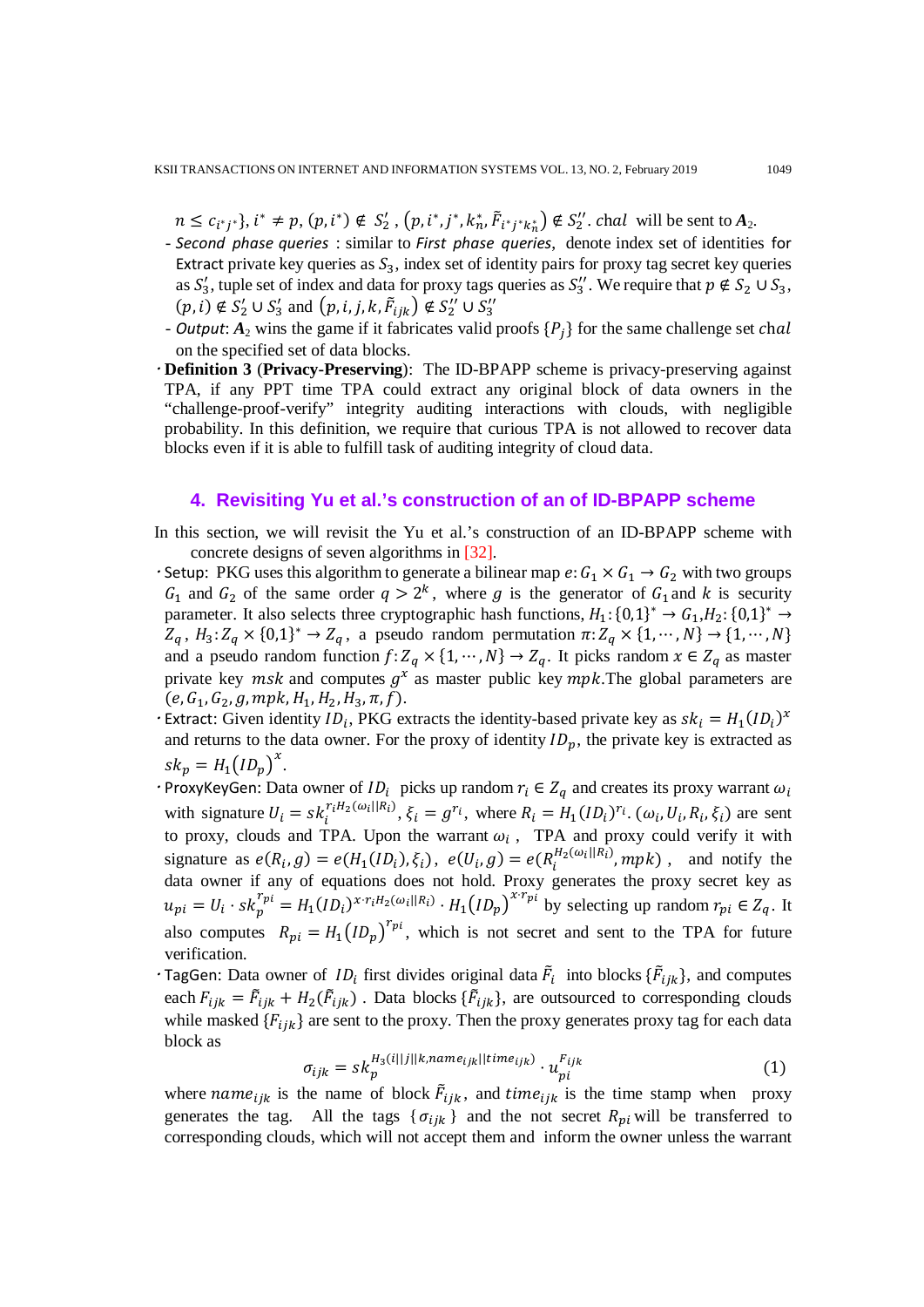$\omega_i$  and the proxy tag  $\sigma_{ijk}$  could be verified by having the following equations hold as

$$
e(R_i, g) = e(H_1(ID_i), \xi_i), e(U_i, g) = e\left(R_i^{H_2(\omega_i||R_i)}, mpk\right)
$$

$$
e(\sigma_{ijk}, g) = e\left(H_1(ID_p)^{H_3(i||j||k, name_{ijk}||time_{ijk})}\right)
$$

$$
\cdot \left(R_i^{H_2(\omega_i||R_i)} \cdot R_{pi}\right)^{F_{ijk}}, mpk\right)
$$
(2)

- $\cdot$  Challenge: For data owner of  $ID_i$  on *j*-th cloud's data, TPA picks up number of challenged blocks  $c_{ij}$  < N and random  $v_{ij,1}$  and  $v_{ij,2} \in Z_q$ . Denote  $O_j$  as index set of identities for owners having data on  $j$  -th cloud. It generates the challenge token  $chal_j = \{ (c_{ij}, v_{ij,1}, v_{ij,2} ) \}_{i \in O_j}$ , and sends it to j-th cloud.
- ProofGen: According to the challenge token  $chal_j = \{(c_{ij}, v_{ij,1}, v_{ij,2})\}_{i \in O_j}$ , the j -th challenged cloud first generates index set  $\delta_{ij}$  of challenged blocks for the data owner of  $ID_i$ where each index  $k = \pi_{v_{ij}}(a_{ij})(1 \le a_{ij} \le c_{ij})$  according to the individual challenged number  $c_{ij}$  (e.g., assuming  $c_{ij} = 4$ ,  $a_{ij} \in [1,4]$  could be permutated into 4 challenged blocks indexes  $k \in \{234, 8, 364, 25\}$  with  $\pi_{v_{i,i,1}}(\cdot)$  ) and then the corresponding co-efficient  $h_{ijk} = f_{\nu_{ij,2}}(i, j, k) \in Z_q$ . The proof of storage  $P_j$  includes aggregate tag  $T'_j$  and masked data proof  $\{F'_{ij}\}$  for its data owners of identities with index set  $O_j$ :

$$
T'_{j} = \prod_{i \in O_{j}} \prod_{k \in \delta_{ij}} \sigma_{ijk}^{h_{ijk}}, F'_{ij} = \sum_{k \in \delta_{ij}} h_{ijk} \cdot F_{ijk}
$$
  
Where  $F_{ijk} = \tilde{F}_{ijk} + H_{2}(\tilde{F}_{ijk}) \cdot P_{j} = (T'_{j}, \{F'_{ij}\}_{i \in O_{j}})$  will be sent to the TPA.

 $\cdot$  Verify: After receiving all the proofs  $\{P_j\}$  from challenged clouds, the TPA denotes  $O = \bigcup_{j \in I} O_j$  as identity index set of all the challenged owners according to challenge tokens  ${chal_j} = \{ {(c_{ij}, v_{ij,1}, v_{ij,2}) }\}_{i \in O_j}$ J∈J , and computes index set of all challenged blocks by  ${k} = {\pi_{v_{ij,1}}(a_{ij}) | 1 \le a_{ij} \le c_{ij}}$  and co-efficient set  ${h_{ijk}} = {f_{v_{ij,2}}(i,j,k)}$ , as in ProofGen. With all valid set of warrants  $\{\omega_i\}$  and corresponding signatures  $\{(U_i, R_i, \xi_i)\}$ from data owners, together with blocks' names and time stamps  $\{(name_{iik}, time_{iik})\}$ , TPA is able to audit data integrity as :

$$
e\left(\prod_{j\in J}T'_{j},g\right)=e\left(\prod_{i\in O}\left(R_{i}{}^{H_{2}(\omega_{i}||R_{i})}\cdot R_{pi}\right)^{\sum_{j\in J}F'_{ij}}\right)
$$

$$
\cdot H_{1}(ID_{p})^{\sum_{i\in O}\sum_{j\in J}\sum_{k\in\delta_{ij}}h_{ijk}\cdot H_{3}(i||j||k, name_{ijk}||time_{ijk})}, mpk\right)
$$
(3)

It will outputs 1 (valid) if the above equation holds and 0 (valid) otherwise.

#### **5. On the security of Yu et al.'s construction of an ID-BPAPP scheme**

With security analysis, Yu et al.'s construction of an ID-BPAPP scheme in [32] should satisfy security properties for data proof unforgeability and tag generation proxy-protection. However, this scheme may suffer from two security issues, as the analysis in the following.

# **5.1 First issue: generating valid proof without original data**

In Yu et al.'s ID-BPAPP scheme, the TPA utilizes masked data proof to evaluate the original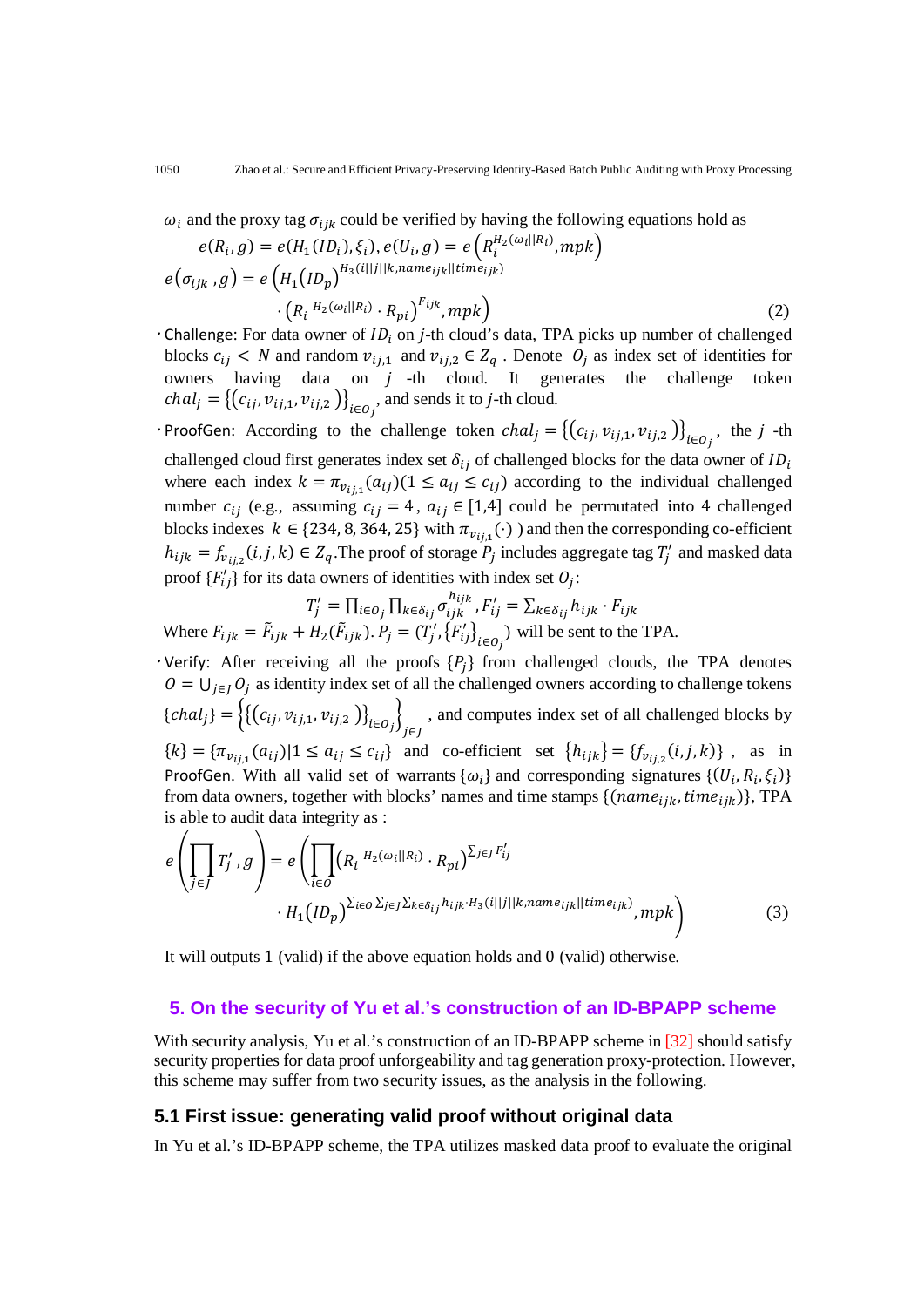data integrity on the cloud. This design indeed makes original data content invisible to TPA to allow privacy-preserving auditing, but also leaves the room for malicious cloud to launch data attack as follows.

In the Proof, for data part  $\{F'_{ij}\}_{i \in O_j}$  of proof  $P_j$ , honest cloud takes original data  $\tilde{F}_{ijk}$  as input to get masked data  $F_{ijk} = \tilde{F}_{ijk} + H_2(\tilde{F}_{ijk})$ , and do the combination with the fresh challenge co-efficient  $\{h_{ijk}\}\text{, as } F'_{ij} = \sum_{k \in \delta_{ij}} h_{ijk} \cdot F_{ijk}$ . Obviously, the fresh challenge co-efficient is combined with masked data, rather than directly with the original data. Therefore, after generating tag part  $T'_j$  from correct tags, malicious cloud is able to generate valid integrity proof  $P_j = (T'_j, \{F'_{ij}\}_{i \in O_j})$  without having to store original data  $\bar{F}_{ijk}$ , just combing pre-computed masked data  $F_{ijk}$  and challenge co-efficient. In this way, malicious cloud could successfully pass TPA's integrity auditing, when original data  $\tilde{F}_{ijk}$  is modified as  $\tilde{F}_{ijk}^*$  or even gets deleted.

# **5.2 Second issue: recovering private key of proxy and proxy tag secret key**

With proxy-protection property, only proxy with authorization could generate the data tags for integrity auditing. As analysis below, we could find that it is feasible to recover proxy's private key and thus impersonate proxy to generate data tag, for those who could access the data and tags.

In TagGen, for data  $\tilde{F}_{ijk}$ , tag  $\sigma_{ijk} = sk_p^{H_3(i||j||k, name_{ijk}||time_{ijk})} \cdot u_{pi}^{F_{ijk}}$  is generated by proxy, with its individual private key  $sk_p$  and proxy tag secret key  $u_{pi}$ , and then uploads tag on the cloud. Afterwards, malicious cloud or curious data owner of  $ID_i$ , retrieve two arbitrary data blocks  $(\vec{F}_{ijk_1}, \vec{F}_{ijk_2})$  with corresponding tags  $(\sigma_{ijk_1}, \sigma_{ijk_2})$ , and do the computation:

$$
sk_p = \left(\sigma_{ijk_1}^{\frac{1}{F_{ijk_1}}}\right) \sigma_{ijk_2}^{\frac{1}{F_{ijk_2}}}\right)^{H_3(i||j||k_1, name_{ijk_1}||time_{ijk_1})F_{ijk_2} - H_3(i||j||k_2, name_{ijk_2}||time_{ijk_2})F_{ijk_1}}
$$
\n
$$
u_{pi} = \left(\left(\sigma_{ijk_1}^{\frac{1}{H_3(i||j||k_1, name_{ijk_1}||time_{ijk_1})}}\right)\right) \left(\sigma_{ijk_2}^{\frac{1}{H_3(i||j||k_2, name_{ijk_2}||time_{ijk_2})}}\right)^{EX}
$$
\n
$$
EX = \frac{H_3(i||j||k_1, name_{ijk_1}||time_{ijk_1})H_3(i||j||k_2, name_{ijk_2}||time_{ijk_2})}{F_{ijk_1}H_3(i||j||k_2, name_{ijk_2}||time_{ijk_2}) - F_{ijk_2}H_3(i||j||k_1, name_{ijk_1}||time_{ijk_1})}
$$
\nare needed data (E E B) = (E + H (E) E + H (E))

Where masked data  $(F_{ijk_1}, F_{ijk_2}) = (\tilde{F}_{ijk_1} + H_2(\tilde{F}_{ijk_1}), \tilde{F}_{ijk_2} + H_2(\tilde{F}_{ijk_2}))$ .

With the recovered proxy private key  $s k_p$  and proxy tag secret key  $u_{pi}$ , three kinds of security problems could happen. First, for new block  $\vec{F}_{ijk_3}$ , data owner could generate the proxy tag as  $\sigma_{ijk_3} = sk_p^{H_3(l||j||k_3, name_{ijk_3}||time_{ijk_3})} \cdot u_{pi}^{Fijk_3}$  without proxy's processing, which will keep equations (2) (3) hold and finally help data to pass the TPA auditing. Thus proxy-protection security property cannot be guaranteed. Second, if the original block is modified to  $\tilde{F}_{ijk_3}^*$ , the malicious cloud could generate valid tag as  $\sigma_{ijk_3}^* = s k_p^{H_3(i||j||k_3, name_{ijk_3}||time_{ijk_3})} \cdot u_{pi}^{F_{ijk_3}^*}$ , where  $F_{ijk_3}^* = \tilde{F}_{ijk_3}^* + H_2(\tilde{F}_{ijk_3}^*)$ , without awareness of data owner and proxy. Certainly the two tags will also keep equations (2) (3) hold and help to generate valid integrity proof, but unforgeability property cannot be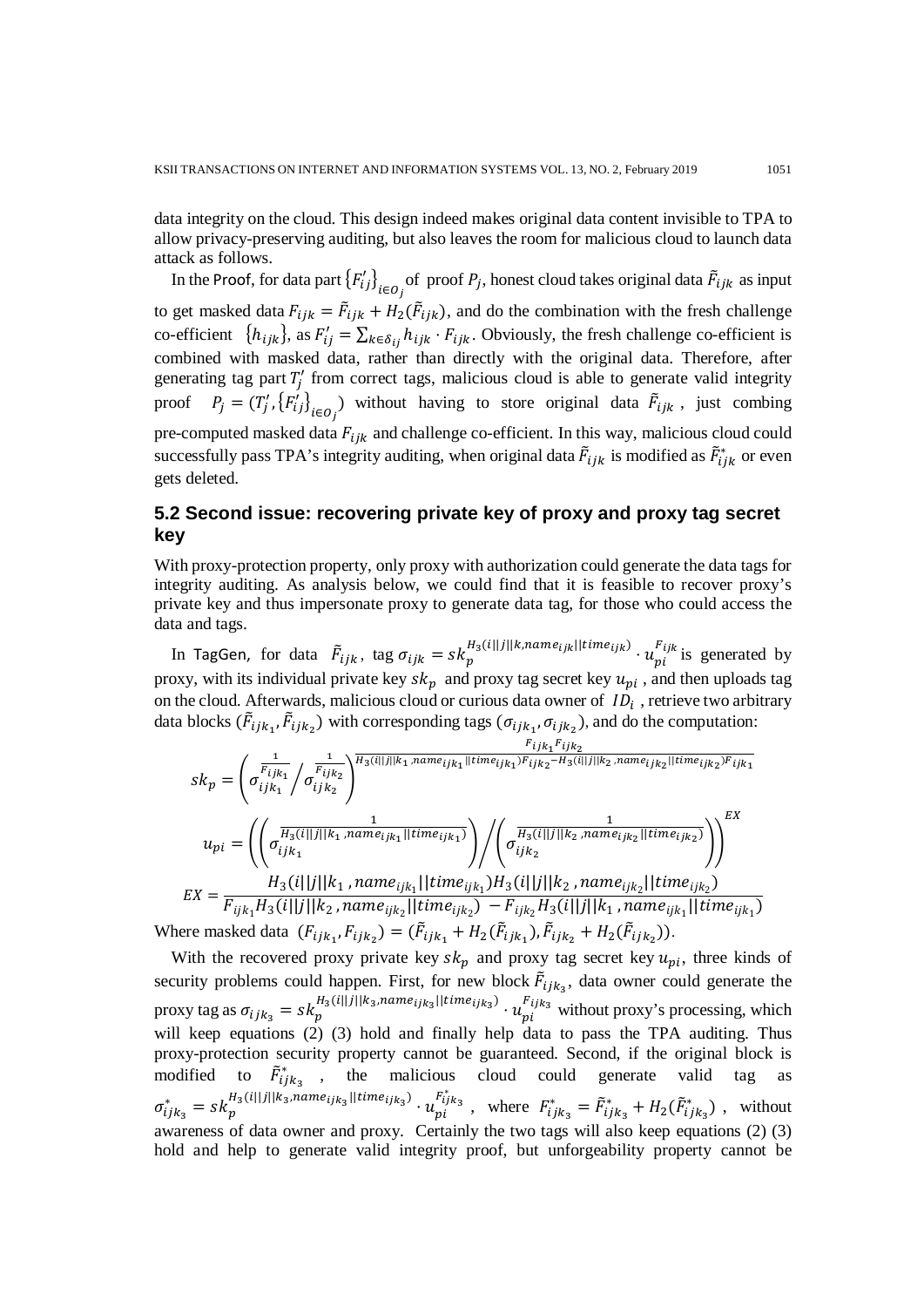guaranteed for falling to check data modification. This will leads to the serious data loss situation: cloud could keep only one block and delete rest of data to pretend that all the blocks are equal in the value, simply computing valid proxy tags with all their indexes and information. Third, the digital property belonging to proxy, will be in the great risk of illegal access, due to the recovered proxy individual private key by other entities.

#### **6. Our improved construction of an ID-BPAPP scheme**

- Setup: PKG uses this algorithm to generate a bilinear map  $e: G_1 \times G_1 \rightarrow G_2$  with two groups  $G_1$  and  $G_2$  of the same order  $q > 2^k$ , where g is the generator of  $G_1$  and k is security parameter. It also selects four cryptographic hash functions,  $H_1$ : {0,1}<sup>\*</sup> →  $G_1$ ,  $H_2$ : {0,1}<sup>\*</sup> →  $Z_q$ ,  $H_3$ :  $Z_q \times \{0,1\}^* \to Z_q$ ,  $H_4$ :  $Z_q \times \{0,1\}^* \to G_1$ , a pseudo random permutation  $\pi$ :  $Z_q \times$  $\{1, \dots, N\} \rightarrow \{1, \dots, N\}$  and a pseudo random function  $f: Z_a \times \{1, \dots, N\} \rightarrow Z_a$ . It picks random  $x \in Z_q$  as master private key  $msk$  and computes  $g^x$  as master public key  $mpk$ . The global parameters are  $(e, G_1, G_2, g, mpk, H_1, H_2, H_3, H_4, \pi, f)$ .
- Extract: Given identity  $ID_i$ , PKG extracts the identity-based private key as  $sk_i = H_1(ID_i)^x$ and returns to the data owner. For the proxy of identity  $ID_p$ , the private key is extracted as  $sk_p = H_1 (ID_p)^x$ .
- ProxyKeyGen: For data owner of  $ID_i$ , it picks up random  $r_i \in Z_q$  and creates its proxy warrant  $\omega_i$  with its signature  $U_i = s k_i^{r_i H_2(\omega_i||R_i)}$ ,  $\xi_i = g^{r_i}$ , where  $R_i = H_1(I D_i)^{r_i}$ .  $(\omega_i, U_i, R_i, \xi_i)$  are sent to proxy, clouds and TPA. Upon the warrant  $\omega_i$ , TPA and proxy could verify it with signature as  $e(R_i, g) = e(H_1(ID_i), \xi_i), e(U_i, g) = e(R_i^{H_2(\omega_i||R_i)}, mpk)$ , and notify the data owner if any of equations does not hold. Proxy generates the proxy secret key as  $u_{pi} = U_i \cdot sk_p^{r_{pi}} = H_1(ID_i)^{x \cdot r_i H_2(\omega_i || R_i)} \cdot H_1(ID_p)^{x \cdot r_{pi}}$  by picking up random  $r_{pi} \in Z_q$ . It also computes  $R_{pi} = H_1 (ID_p)^{r_{pi}}$ , which is not secret and sent to the TPA for future verification.
- TagGen: Data owner of  $ID_i$  first divides original data  $\tilde{F}_i$  into blocks  $\{F_{ijk}\}\$ , where  $F_{ijk} \in Z_q$ . They are outsourced to corresponding clouds and sent to the proxy. For each data block, proxy generates tag  $\sigma_{ijk} = (T_{ijk}, S)$  as

$$
T_{ijk} = (sk_p \cdot u_{pi})^{H_3(i||j||k, name_i||time_{ijk}) + F_{ijk}} \cdot H_4(i||j||k, name_i||time_{ijk}||S)^{\eta}
$$
  
\n
$$
S = g^{\eta}
$$
\n(4)

where  $name_i$  is the name of file  $\vec{F}_i$ , and  $time_{ijk}$  is the time stamp when proxy generates the tag,  $\eta \in Z_q$ . All the tags  $\{\sigma_{ijk}\}\$  and the not secret  $R_{pi}$  will be transferred to corresponding clouds, which will not accept them and inform the owner unless the warrant  $\omega_i$  and the proxy tag  $\sigma_{ijk}$  could be verified by having the following equations hold as

$$
e(R_i, g) = e(H_1(ID_i), \xi_i), e(U_i, g) = e(R_i^{H_2(\omega_i||R_i)}, mpk)
$$
  
\n
$$
e(T_{ijk}, g) = e\left(\left(H_1(ID_p) \cdot (R_i^{H_2(\omega_i||R_i)} \cdot R_{pi})\right)^{H_3(i||j||k, name_i||time_{ijk}) + F_{ijk}}, mpk\right)
$$
  
\n
$$
\cdot e(H_4(i||j||k, name_i||time_{ijk}||S), S)
$$
\n(5)

 $\cdot$  Challenge: For data owner of  $ID_i$  on *j*-th cloud's data, TPA picks up number of challenged blocks  $c_{ij} < N$ , random  $v_{ij,1}, v_{ij,2} \in Z_q$  and masking element  $M = mpk^w$  for  $w \in Z_q$ . Denote  $O_i$  as the index set of identities for owners having data on cloud  $CS_i$ . It generates the challenge token  $chal_j = \left( \left\{ (c_{ij}, v_{ij,1}, v_{ij,2} ) \right\}_{i \in O_j}, M \right)$ , and sends it to the cloud.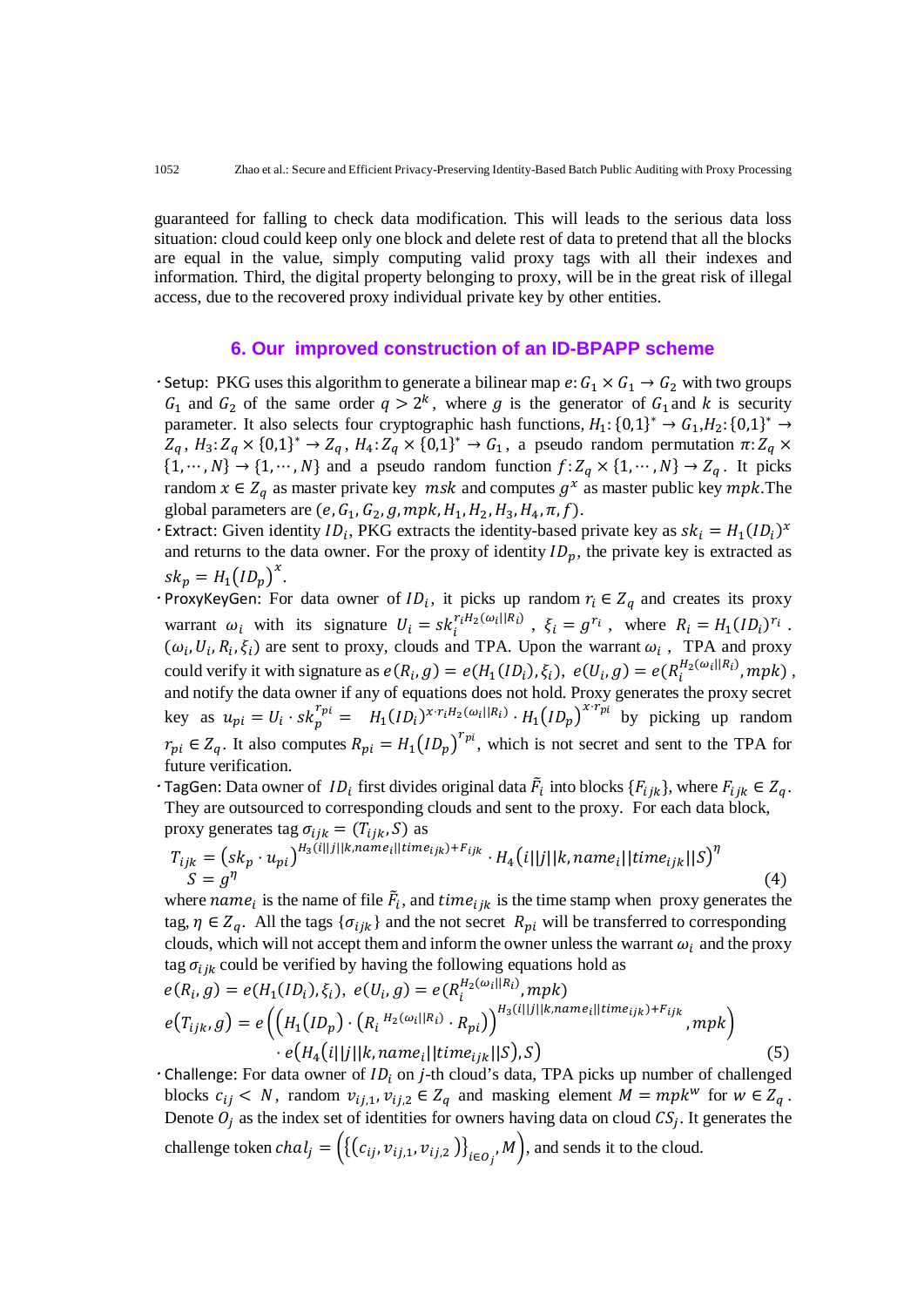ProofGen: According to the challenge token  $chal_j = (\{(c_{ij}, v_{ij,1}, v_{ij,2})\}_{i \in O_j}, M)$ , the *j*-th challenged cloud first generates index set  $\delta_{ij}$  of challenged blocks for the data owner of  $ID_i$ where each index  $k = \pi_{v_{ij}}(a_{ij})(1 \le a_{ij} \le c_{ij})$  according to the individual challenged number  $c_{ij}$  (e.g., assuming  $c_{ij} = 4$ ,  $a_{ij} \in [1,4]$  could be permutated into 4 challenged blocks indexes  $k \in \{234, 8, 364, 25\}$  with  $\pi_{v_{i,j,1}}(\cdot)$  ) and then the corresponding co-efficient  $h_{ijk} = f_{\nu_{ij,2}}(i, j, k) \in Z_q$ . The proof of storage  $P_j$  includes aggregate tag  $T'_j$ , S' and masked data proof  $M'_j$  for its data owners of identities with indexes in  $O_j$ :

$$
T'_j = \prod_{i \in O_j} \prod_{k \in \delta_{ij}} T_{ijk}^{h_{ijk}}, S' = S, M'_j = e \left( \prod_{i \in O_j} \left( H_1 (ID_p) \cdot \left( R_i^{H_2(\omega_i||R_i)} \cdot R_{pi} \right) \right)^{F'_{ij}}, M \right)
$$

Where  $F'_{ij} = \sum_{k \in \delta_{ij}} h_{ijk} \cdot F_{ijk}$ . Proof  $P_j = (T'_j, S', M'_j)$  will be sent to the TPA. (Cloud could send the proof to TPA in the secure channel or prevent modification with identity-based signature technology).

Verify: After receiving all the proofs  ${P_j}$  from challenged clouds, the TPA denotes  $O = \bigcup_{i \in I} O_i$  as identity index set of all the challenged owners according to challenge tokens  ${ \} = \left\{ \left( \{ (c_{ij}, v_{ij,1}, v_{ij,2} ) \}_{i \in O_j}, M \right) \right\}$ j∈J where  $M = mpk^w$ , and computes index set of all challenged blocks by  $\{k\} = {\pi_{v_{ij,1}}(a_{ij}) | 1 \le a_{ij} \le c_{ij}\}\$  and co-efficient set  $\{h_{ijk}\}$ 

 ${f_{v_{ij}}(i,j,k)}$ , as in ProofGen. With all valid set of warrants  ${\omega_i}$  and corresponding signatures  $\{(U_i, R_i, \xi_i)\}\$  from data owners, together with files' names and blocks' time stamps  $\{(name_i, time_{iik})\}$ , TPA is able to audit data integrity as :

$$
e\left(\prod_{j\in J} T'_j, g^w\right) = e\left(\prod_{i\in O} \left(H_1(ID_p) \cdot \left(R_i{}^{H_2(\omega_i||R_i)} \cdot R_{pi}\right)\right)^{L_i}, M\right)
$$

$$
\cdot e\left(\prod_{i\in O} \prod_{j\in J} \prod_{k\in \delta_{ij}} \left(H_4(i||j||k, name_i||time_{ijk}||S')\right)^{h_{ijk}}, S'^w\right) \cdot \prod_{j\in J} M'_j \tag{6}
$$
  
where  $L_i = \sum_{j\in J} \sum_{k\in \delta_{ij}} h_{ijk} \cdot H_3(i||j||k, name_i||time_{ijk}).$ 

It will outputs 1 (valid) if the above equation holds and 0 (valid) otherwise. **Correctness:**

$$
LHS = e \left( \prod_{j \in J} \prod_{i \in O_j} \prod_{k \in \delta_{ij}} \left( H_1(ID_p) \cdot R_{pi}(I|I) \right) \cdot \left( R_i^{H_2(\omega_i||R_i)} \cdot R_{pi}(I) \right)^{(H_3(i||j||k, name_i||time_{ijk}) + F_{ijk})h_{ijk}}, (g^a)^w \right)
$$

$$
\cdot e \left( \prod_{j \in J} \prod_{i \in O_j} \prod_{k \in \delta_{ij}} H_4(i||j||k, name_i||time_{ijk}||S)^{h_{ijk}}, (g^{\eta})^w \right)
$$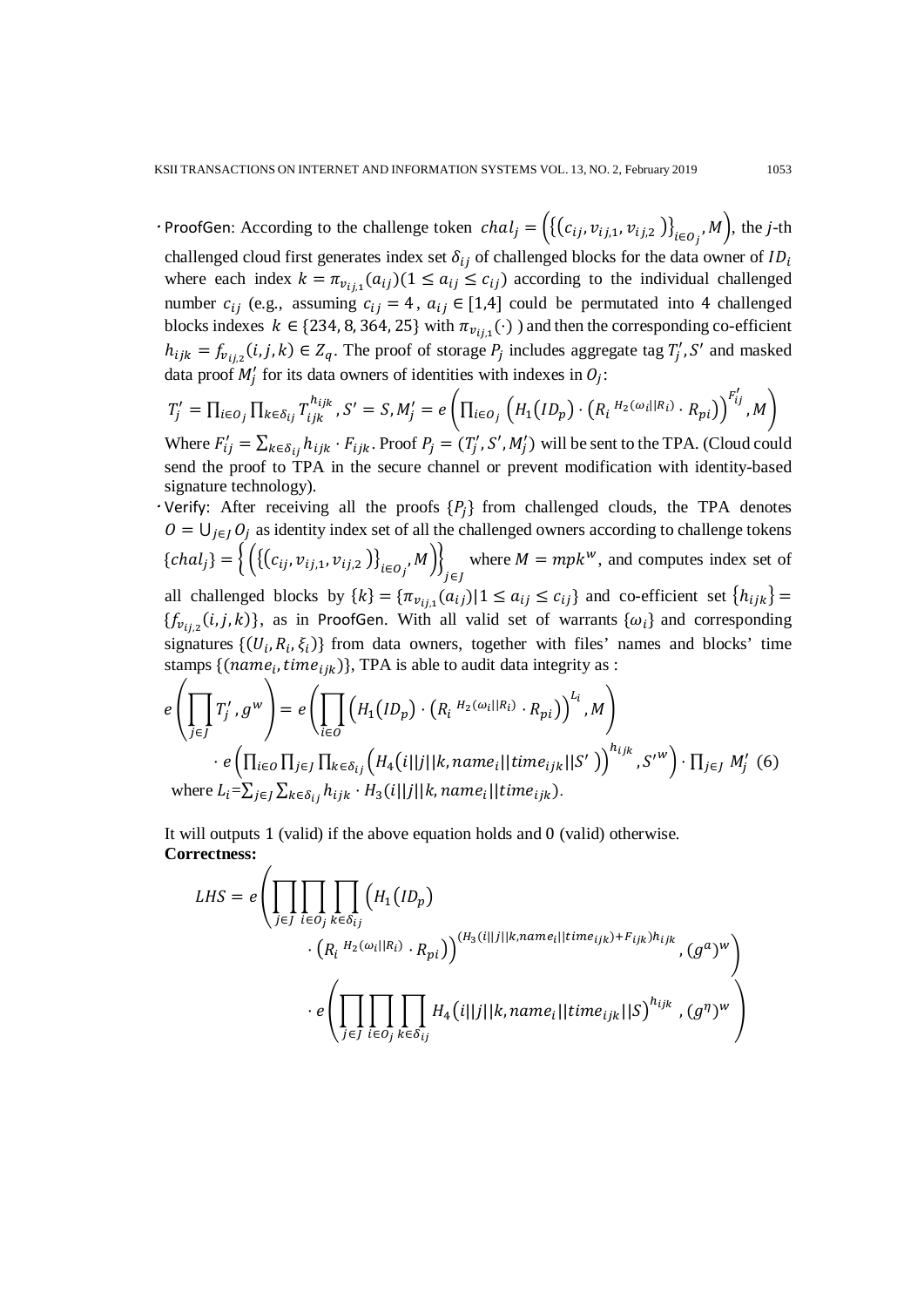$$
= e \left( \prod_{i \in O} \left( H_1(ID_p) \cdot \left( R_i \, {}^{H_2(\omega_i||R_i)} \cdot R_{pi} \right) \right)^{\sum_{j \in J} \sum_{k \in \delta_{ij}} h_{ijk} \cdot H_3(i||j||k, name_i||time_{ijk})}, M \right) \cdot e \left( \prod_{i \in O} \prod_{j \in J} \prod_{k \in \delta_{ij}} \left( H_4(i||j||k, name_i||time_{ijk}||S') \right)^{h_{ijk}}, S'^w \right) \cdot \prod_{j \in J} e \left( \left( H_1(ID_p) \cdot \left( R_i \, {}^{H_2(\omega_i||R_i)} \cdot R_{pi} \right) \right)^{\sum_{i \in O} \sum_{k \in \delta_{ij}} h_{ijk} \cdot F_{ijk}}, M \right) = RHS
$$

#### **6.1Security analysis of improved scheme**

Based on the system model of an ID-BPAPP scheme (Subsection 3.1) and corresponding system components (Subsection 3.2) and security model (Subsection 3.3), in this section, we prove security of our improved scheme. Compared with [27]'s security analysis, we also utilize Coron [31]'s random oracle model to define the interactions between adversary of our scheme and challenger, but with refined oracles for hash and tag queries. To prevent security flaws in [32], corresponding security reduction methods are also re-designed.

There are |0| number of owners,  $c_{i^*i^*}$  number of challenged blocks on corresponding cloud for specified owner, and  $c^* = (\sum_{i^* \in O, j^* \in J} c_{i^*j^*})^{-1}$ ,  $\widehat{N}$  number of selected identities. For oracle,  $q_H$  hash,  $q_E$  Extract,  $q_P$  ProxyKeyGen, and  $q_T$  TagGen queries are made. We assume both inversion and exponentiation operations on  $G_1$  require  $t_{G_1}$ , so it is with  $t_{G_2}$ , and pairing takes  $t_e$ .  $\hat{e}$  is the natural logarithm.

Our security analysis below shows that CDH problem will be solved if breaking our scheme through forging valid proxy tag, BDH problem will be solved if fabricating storage proof without rejection, and DL problem will be solved if breaking our scheme through retrieving data value during auditing, with non-negligible probability under polynomial time.

**Theorem 1** (Proxy-Protection) If there exists Probabilistic Polynomial Time (PPT)  $(t_1, \epsilon_1)$ -adversary  $A_1$  who could generate valid proxy tag without proxy individual private key in our Sec-ID-BPAPP, then our scheme is proxy-protective when challenger  $C_1$  could solve CDH problem with non-negligibility  $\epsilon_1 (\hat{N} - 1)^{q_E}/(\hat{e} \hat{N}^{q_E + q_P}(q_E + q_T + 1))$  within PPT time  $t_1 + t_{G_1} \cdot (q_H + q_E + q_P + 4q_T + 5)$ .

**Proof:** There are  $\hat{N}$  number of selected identities  ${ID_i}_{i \in O}$  having the proxy  $ID_p$ . The original file  $\{\bar{F}_i\}_{i \in O}$  will be split into blocks  $\{F_{ijk}\}_{i \in O, j \in J, k \in \delta_{ij}}$ before being outsourced on clouds  $\{CS_j\}_{j\in J}$ .

 $\cdot$  Setup:  $C_1$  plays in the role of PKG to choose random  $a \in Z_q$ , then the master private /public keys pair  $(msk, mpk) = (a, g<sup>a</sup>)$ , upon generator  $g \in G<sub>1</sub>$ . It also picks random  $b \in Z<sub>q</sub>$ . CDH instance is  $g^a$ ,  $g^b \in G_1$  to compute  $g^{ab}$ . Although  $A_1$  is not allowed to query the target proxy tag secret keys  $u_{pi}$ , the  $R_{pi}$  could be accessed as  $H_1 (ID_p)^{r_{pi}}$  by  $C_1$  picking up  $r_{ni} \in Z_a$ .

 $C_1$  answers query by maintaining input and output list for every oracle. Especially, output is retrieved from existing record of same input, otherwise is generated as follows and  $C_1$  builds new record in the corresponding list.

 $\cdot$  Hash function Oracle:  $H_2$  and  $H_3$  work as normal hash functions.

 $H_1$ -oracle:  $C_1$  answers with  $g^{y_i}$  for  $y_i \in Z_q$  if  $i \neq p$ , and  $y_i = b$  for  $i = p$ .  $H_4$ -oracle:  $C_1$  answers with  $g^{z_{ijk}}$  with  $z_{ijk} \in Z_q$ .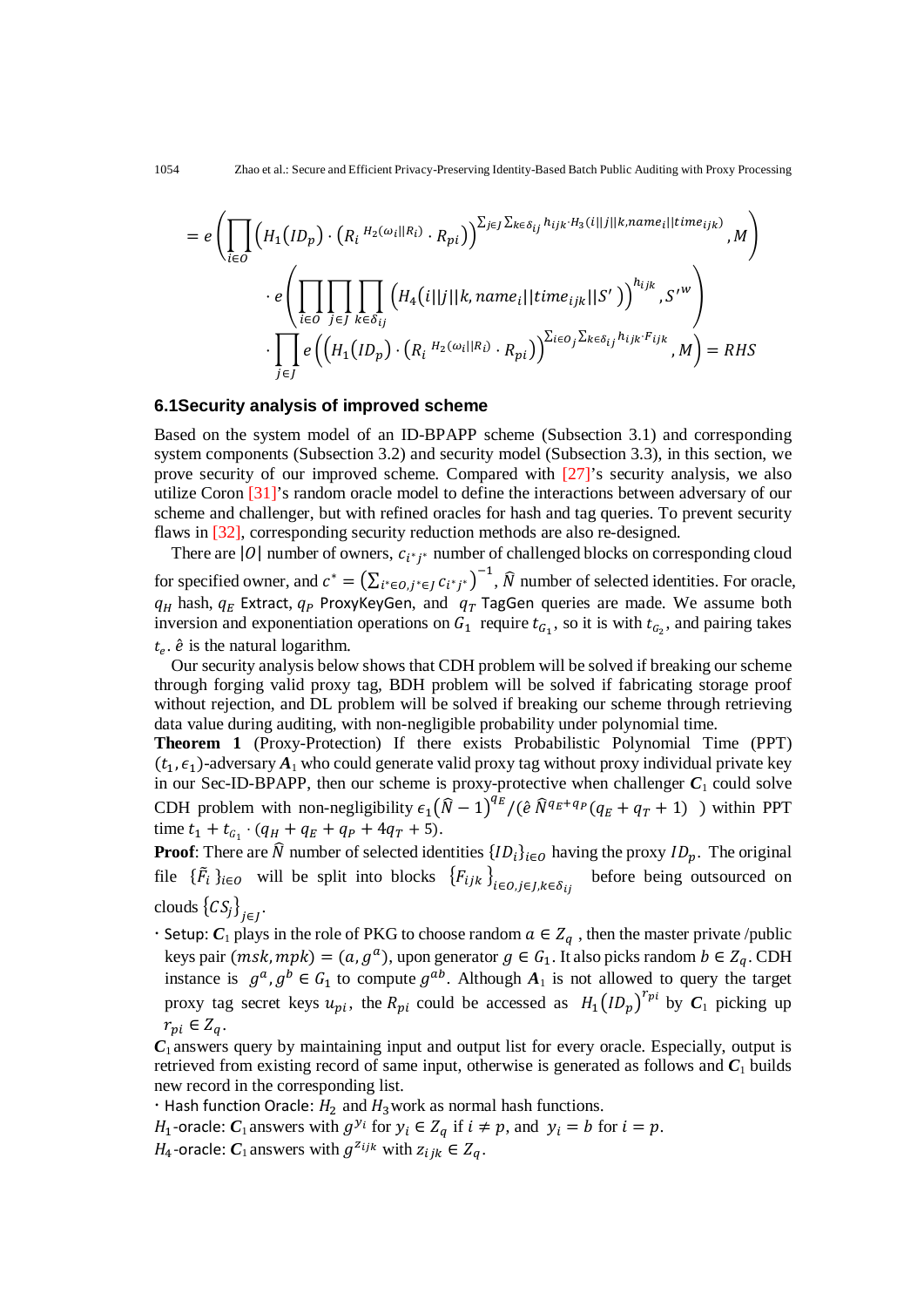- Extract-oracle:  $C_1$  answers  $sk_i = (g^a)^{y_i}$  from  $H_1$ , if  $i \neq p$ ; else aborts. Denote indexes set of identities extracting private key as  $S_1(p \notin S_1)$ .
- ProxyKeyGen-oracle:  $C_1$  answers  $u_{p'i} = U_i \cdot (g^a)^{y_{p'} \cdot r_{p'i}}$  from  $H_1$  and  $r_{p'i} \in Z_q$ , if  $i \neq p$ ; else aborts. Denote index pair set of identities as  $S'_1((p, i) \notin S'_1)$ .
- $\cdot$  Tag-oracle:  $C_1$  answers  $T_{ijk} = ((g^a)^{y_{p'}} \cdot u_{p'i})^{H_3, ljk + F_{ijk}} \cdot S_{ijk}^{z_{ijk}}$  with  $S_{ijk} \in G_1$  from  $H_1, H_4$ , and ProxyKeyGen, if  $p' \neq p$ . Certainly this tag is valid to pass equation (5) and computational indistinguishable from real one for *A*1's view; else aborts. Denote query input as set  $S_1''((p, i, j, k, F_{ijk}) \notin S_1'').$

**Forgery Output**: Finally,  $A_1$  itself outputs a valid tag  $\sigma_{i^*j^*k^*} = (T_{i^*j^*k^*}, S')$  for data block  $F_{i^*i^*k^*}$ generated by proxy  $ID_p$  with warrant  $\omega_{i^*}$  and its signature  $(U_{i^*}, R_{i^*}, \xi_{i^*})$ .  $C_1$  looks up lists of all oracles. It will not abort and terminate only when none of corresponding records exists, i.e., requiring  $ID_{i^*} \neq ID_p$ ,  $(p, i^*) \notin S'_1$ ,  $(p, i^*, j^*, k^*, F_{i^*j^*k^*}) \notin S''_1$ . If game could proceed, *C*<sup>1</sup> keeps on checking all hash function oracles and makes queries itself if there is no relative record in their lists.  $R_{pi^*} = H_1 (ID_p)^{r_{pi^*}}$  in Setup and  $U_{i^*} = (g^a)^{y_{i^*}r_{i^*}H_2(\omega_{i^*}||R_{i^*})}$  for validity of warrant  $\omega_{i^*}$ .

Since  $\sigma_{i^*j^*k^*} = (T_{i^*j^*k^*}, S')$  satisfies equation (5) as valid tag, with corresponding records of oracles and properties of bilinear mapping:

$$
e(T_{i^*j^*k^*}, g) = e\left(\left(H_1(ID_p) \right)
$$

$$
\cdot \left(R_{i^*}^{H_2(\omega_{i^*}||R_{i^*})} \cdot R_{pi^*}\right)\right)^{H_3(i^*||j^*||k^*, name_{i^*}||time_{i^*j^*k^*}) + F_{i^*j^*k^*}} , g^a\right)
$$

$$
\cdot e(g^{Z_{i^*j^*k^*}}, S')
$$

$$
= e\left(\left(g^{ab} \cdot \left(U_{i^*} \cdot g^{abr_{pi^*}}\right)\right)^{H_3(i^*||j^*||k^*, name_{i^*}||time_{i^*j^*k^*}) + F_{i^*j^*k^*}} \cdot S'^{Z_{i^*j^*k^*}}, g\right)
$$

we will have a solution of CDH problem after simplification

$$
g^{ab} = \left(T_{i^*j^*k^*} \cdot S'^{-z_{i^*j^*k^*}} \cdot U_{i^*}^{-H_3(i^*||j^*||k^*, name_{i^*||time_{i^*j^*k^*}}) - F_{i^*j^*k^*}}\right)^{\frac{1}{W}}
$$

Where  $W = (1 + r_{pi^*})(H_3(i^*||j^*||k^*, name_{i^*}||time_{i^*j^*k^*}) + F_{i^*j^*k^*}).$ **Probability and Time Analysis**

We analyze  $C_1$ 's probability and time of solving CDH problem with the  $A_1$ 's ability to forge tag of our improved scheme. For the following four events:

- $-\varepsilon_1$ :  $C_1$  does not abort for any  $A_1$ 's Extract queries.
- $-\mathcal{E}_2$ :  $C_1$  does not abort for any  $A_1$ 's ProxyKeyGen queries.
- $\mathcal{E}_3$ :  $C_1$  does not abort for any  $A_1$ 's Tag queries.
- $\mathcal{E}_4$ :  $A_1$  generates a valid tag  $\sigma_{i^*j^*k^*}$  for block $F_{i^*j^*k^*}$  for proxy  $ID_p$  with warrant  $\omega_{i^*}$ , where  $i^* \neq p, (p, i^*) \notin S'_1, (p, i^*, j^*, k^*) \notin S''_1$

If *A*<sub>1</sub> succeeds in all the above events and  $H_1$  answers  $g^b$  with probability  $(1 - \delta)$ , then  $C_1$ 's probability for CDH solution is:  $Pr[\mathcal{E}_1 \wedge \mathcal{E}_2 \wedge \mathcal{E}_3 \wedge \mathcal{E}_4] = Pr[\mathcal{E}_1] Pr[\mathcal{E}_2 | \mathcal{E}_1] Pr[\mathcal{E}_3 | \mathcal{E}_2 \wedge \mathcal{E}_3]$  $\mathcal{E}_1$ ] Pr[ $\mathcal{E}_4 | \mathcal{E}_3 \wedge \mathcal{E}_2 \wedge \mathcal{E}_1$ ] =  $\left( \delta(\hat{N} - 1)/\hat{N} \right)^{q_E} \left( 1/\hat{N} \right)^{q_P} \delta^{q_T} \epsilon_1 (1 - \delta)$ . With  $\delta = (q_E +$  $(q_T)/(q_E + q_T + 1)$ , the probability is at least  $\epsilon_1 (\hat{N} - 1)^{q_E}/(\hat{e} \hat{N}^{q_E + q_P}(q_E + q_T + 1) )$ , where  $\hat{e}$  is the natural logarithm,  $\hat{N}$  is number of selected identities.

The total running time of  $C_1$  comprises of  $A_1$ 's running time  $t_1$  and additional time, where  $C_1$  responds with  $(q_H + q_T)$  hash,  $q_F$  Extract,  $q_P$  ProxyKeyGen,  $q_T$  TagGen queries and final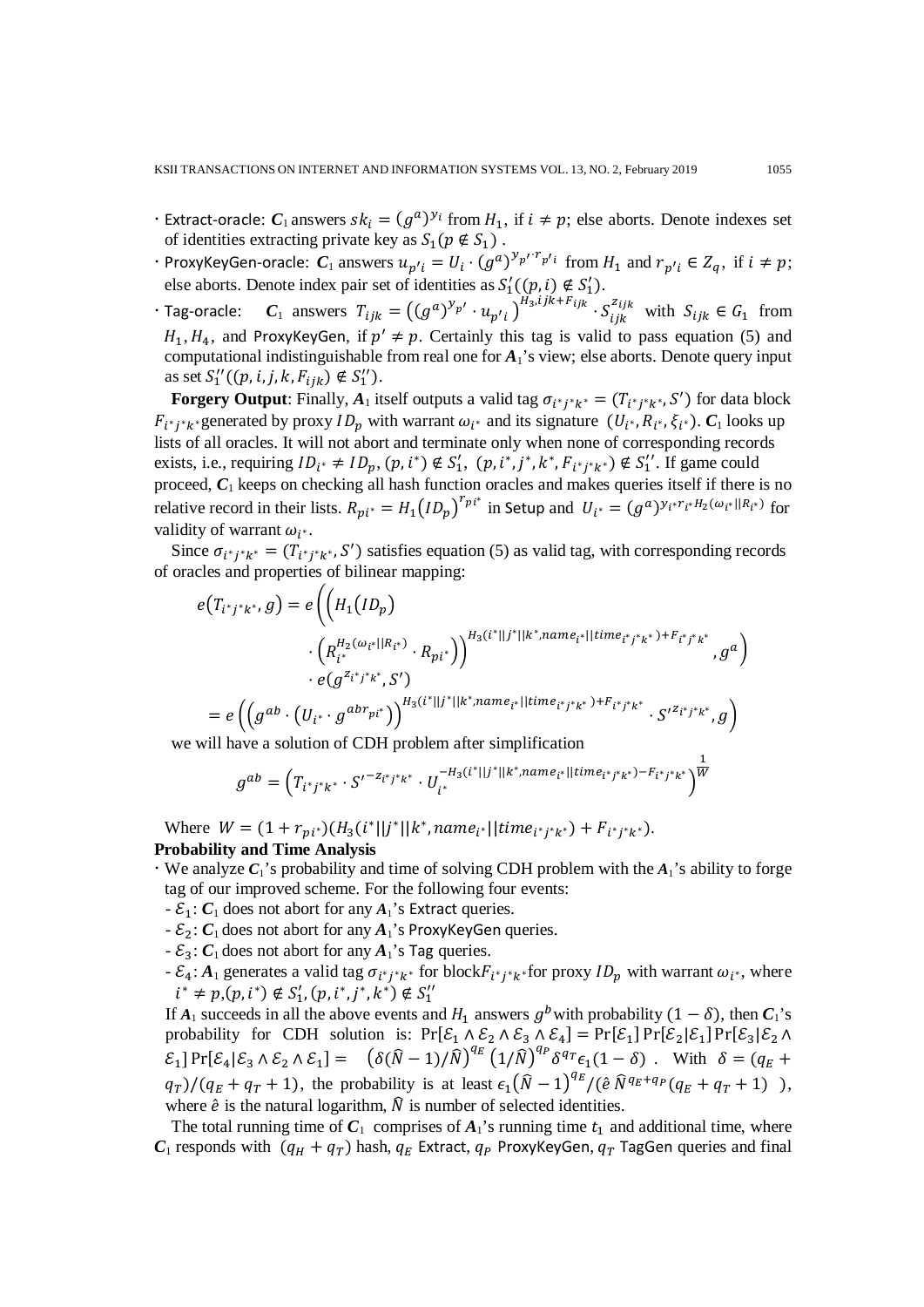CDH problem transforming time. Hash response, Extract and ProxyKeyGen require at most once exponentiation on group  $G_1$  for each query, while it takes triple exponentiation for Tag oracle query.  $S^{r-2}i^*j^*k^*$  could be computed by one exponentiation on S' and one inversion, and so it is with computation on  $U_{i^*}$ . Final  $(\cdot)^{1/W}$  requires exponentiation with 1/W. So twice inversion and triple exponentiation on  $G_1$  are required for final output of CDH solution. Therefore, the total running time is at most  $t_1 + t_{G_1} \cdot (q_H + q_E + q_P + 4q_T + 5)$ .

**Theorem 2** (Unforgeability) If there exists PPT time  $(t_2, \epsilon_2)$ -adversary  $A_2$  who could fabricate valid proof of our Sec-ID-BPAPP, then our scheme is unforgeable when challenger *C*<sub>2</sub> could solve BDH problem with non-negligibility  $\epsilon_2 (\hat{N} - 1)^{q_E}/(\hat{e}^{c^*} \hat{N}^{q_E+q_P}(q_E+q_T+$ 1) ) with PPT time  $t_2 + t_{G_1} \cdot (q_H + q_E + q_P + 4q_T + 2|0| + 4) + 2t_{G_2} + t_e$ .

**Proof:** There are  $\hat{N}$  number of selected identities  ${ID_i}_{i \in O}$  having the proxy  $ID_p$ . The original data file  $\{\bar{F}_i\}_{i \in O}$  will be divided into blocks  $\{F_{ijk}\}_{i \in O, j \in J, k \in \delta_{ij}}$ before being outsourced on clouds  $\{CS_j\}_{j\in J}$ .

- Setup: Like Theorem 1,  $C_2$  in the role of PKG, generates master key pairs (msk, mpk) =  $(a, g^a)$  from generator g with  $a, b, w \in Z_a$ , and creates BDH instance as  $g, g^a, g^b, g^w \in G_1$ to compute  $e(g, g)^{abw} \in G_2$ . It also allows  $A_2$  to access  $R_{pi}$  as  $H_1 (ID_p)^{r_{pi}}$  where  $r_{pi} \in Z_q$ .
- $\cdot H_1$  -oracle,  $H_2$  -oracle,  $H_3$  -oracle,  $H_4$  -oracle, Extract-oracle, ProxyKeyGen-oracle, Tag-oracle, remain the same as Theorem 1.
- First phase queries:  $A_2$  could access all the oracles. Let us denote index set  $ID_i$  of private key extracting as  $S_2$ ,  $(p \notin S_2)$ , the index pair set  $(ID_{p'}, ID_i)$  of proxy tag secret key query as  $S'_2$  ((p, i)  $\notin S'_2$ ), the tuple set of index and data for proxy tag query as  $S'_2$  ((p, i, j, k,  $F_{ijk}$ )  $\notin$  $S_2'$ ).
- Challenge phase:  $C_2$  generates challenge set chal with ordered number collection  $\{c_{i^*j^*}\}\$  to specify every block  $F_{i^*j^*k_n^*}$  on the j<sup>\*</sup>th cloud for owner of  $ID_{i^*}(\{(p, i^*, j^*, k_n^*) | 1 \le n \le n\})$  $c_{i^*j^*}$ }, and  $i^* \neq p$ ,  $(p, i^*) \notin S'_2$ ,  $(p, i^*, j^*, k_n^*, F_{i^*j^*k_n^*}) \notin S''_2$ , and masking  $M = mpk^w$  for privacy-preserving auditing. chal will be sent to  $A_2$ .
- Second phase queries: *A*2 makes queries similar to *First phase*. Denote index set of identities for Extract private key queries as  $S_3$ , index set of identity pairs for proxy tag secret key queries as  $S'_3$ , tuple set of index and data for proxy tags queries as  $S''_3$ . We require that  $p \notin S_2 \cup S_3$ ,  $(p, i) \notin S_2' \cup S_3'$  and  $(p, i, j, k, F_{ijk}) \notin S_2'' \cup S_3''$ .

**Forgery Output**: Finally,  $A_2$  itself outputs valid proof  $\{P_{j^*}\}_{j^*\in J}$  for  $\{F_{i^*j^*k_n^*}\}_{1\leq n\leq c_{i^*j^*}}$ and tags generated by proxy  $ID_p$  with warrants  $\{\omega_{i^*}\}_{i^* \in O}$  and signatures  $\{(U_{i^*}, R_{i^*}, \xi_{i^*})\}_{i^* \in O}$ .  $C_2$ looks up lists of Extract-oracle, ProxyKeyGen-oracle and Tag-oracle. It will abort and terminate unless none of corresponding records exists. If game could proceed,  $C_2$  keeps on checking all hash function oracles and makes queries itself if there is no relative record in their lists.  $R_{pi^*} = H_1 (ID_p)^{r_{pi^*}}$ ,  $g^w$  in Setup and  $U_{i^*} = (g^a)^{y_{i^*}r_{i^*}H_2(\omega_{i^*}||R_{i^*})}$  for validity of warrant  $\omega_{i^*}$ .

Since valid proof  ${P_{j}}^{*}$ <sub> $j^{*} \in J$ </sub> =  ${ (T_{j}}^{*'}, S', M'_{j})$ <sub> $j^{*} \in J$ </sub> satisfies (6), with corresponding records of oracles and properties of bilinear mapping as: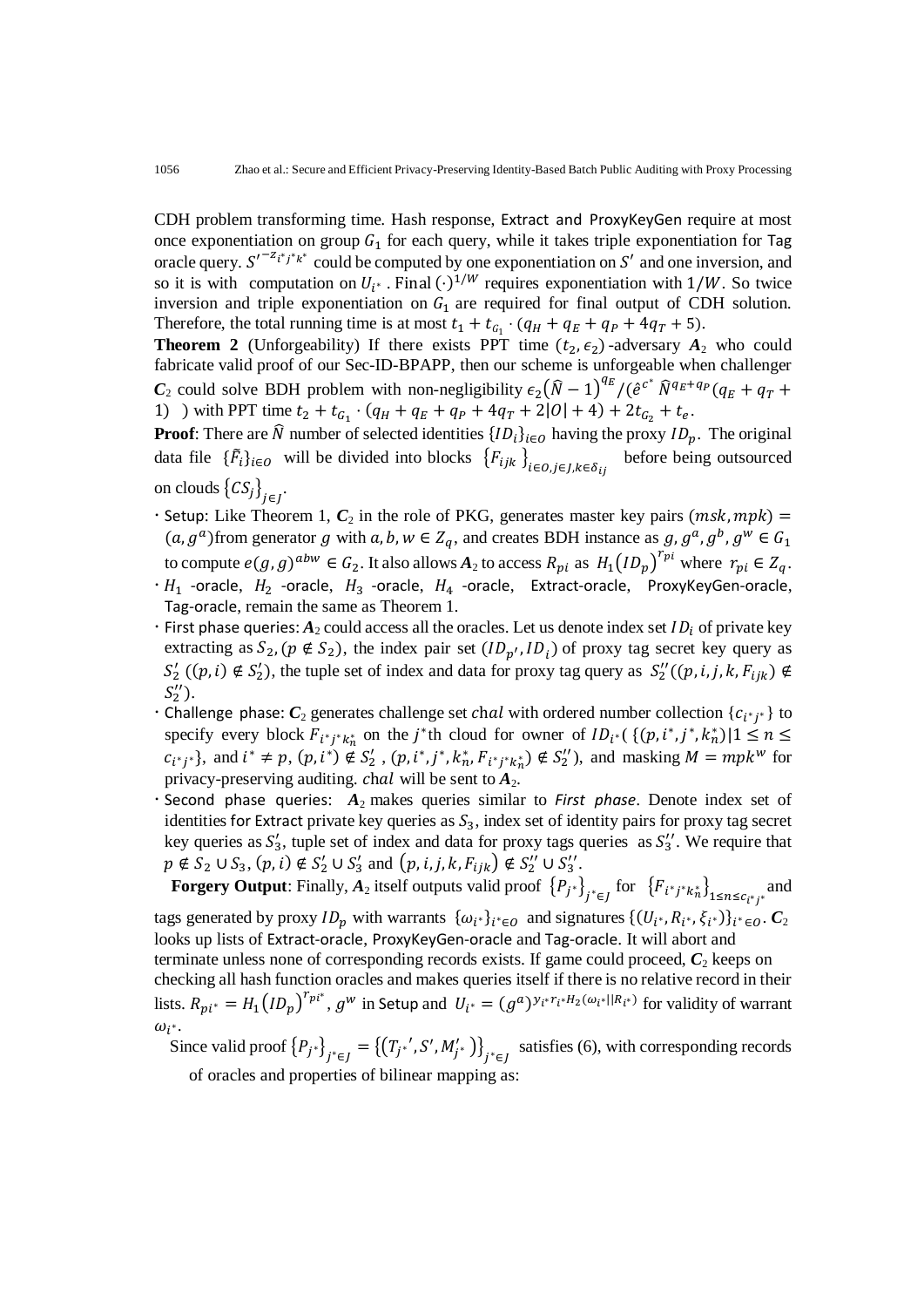$$
e(\prod_{j^* \in J} T'_j, g^w) = e\left(\prod_{i^* \in O} \left(H_1(ID_p) \cdot R_{i^*}^{H_2(\omega_{i^*} || R_{i^*})}\right.\right.\left. R_{pi^*}\right)^{\sum_{j^* \in J} \sum_{n \in [1, c_{i^*j^*}]} h_{i^*j^*k_n^*} \cdot H_3(i^*||j^*||k_n^*name_{i^*}||time_{i^*j^*k_n^*})}(g^a)^w\right)\cdot e\left(\prod_{i^* \in O} \prod_{j^* \in J} \prod_{n \in [1, c_{i^*j^*}]} \left(g^{z_{i^*j^*k_n^*}}\right)^{h_{i^*j^*k_n^*}} , S'^w\right) \cdot \prod_{j^* \in J} M'_{j^*}
$$
\n
$$
= e\left(g^{ab\sum_{i^* \in O} \sum_{j^* \in J} \sum_{n \in [1, c_{i^*j^*}]} (1 + r_{pi^*})h_{i^*j^*k_n^*} \cdot H_3(i^*||j^*||k_n^*name_{i^*}||time_{i^*j^*k_n^*})}\right.\cdot \prod_{i^* \in O} U_{i^*}^{\sum_{i^* \in O} \sum_{n \in [1, c_{i^*j^*}]} h_{i^*j^*k_n^*} \cdot H_3(i^*||j^*||k_n^*name_{i^*}||time_{i^*j^*k_n^*})}
$$
\n
$$
\cdot S'^{\sum_{i^* \in O} \sum_{j^* \in J} \sum_{n \in [1, c_{i^*j^*}]} z_{i^*j^*k_n^*} \cdot g^w\right) \cdot \prod_{j^* \in J} M'_{j^*}
$$

The BDH problem solution is obtained after simplifications:

$$
e(g,g)^{abw} = (e(\prod_{j^* \in J} T'_{j^*} \cdot W'^{-1}, g^w) \cdot M'^{-1})^{\frac{1}{E}} ,
$$
  
\nWhere 
$$
M' = \sum_{j^* \in J} M'_{j^*}, h_{i^*j^*k_n^*} = f_{v_{i^*j^*,2}}(i^*, j^*, k_n^*),
$$

$$
W' = \prod_{i^* \in O} U_{i^*} - \sum_{j^* \in J} \sum_{n \in [1, c_{i^*j^*}]} h_{i^*j^*k_n^*} H_3(i^*||j^*||k_n^* , name_{i^*}||time_{i^*j^*k_n^*})
$$

$$
E = \sum_{i^* \in O} \sum_{j^* \in J} \sum_{n \in [1, c_{i^*j^*}]} (1 + r_{pi^*})h_{i^*j^*k_n^*} \cdot H_3(i^*||j^*||k_n^*, name_{i^*}||time_{i^*j^*k_n^*})
$$

#### **Probability and Time Analysis**

- $\cdot$  We analyze  $C_2$ 's probability and time of solving BDH problem with the  $A_2$ 's ability to forge proof of our improved scheme. For the following four events:
	- $-\mathcal{E}_1$ :  $C_2$  does not abort for any  $A_2$ 's Extract queries.
	- $\mathcal{E}_2$ :  $C_2$  does not abort for any  $A_2$ 's ProxyKeyGen queries.
	- $\mathcal{E}_3$ :  $C_2$  does not abort for any  $A_2$ 's TagGen queries.

- 
$$
\mathcal{E}_4
$$
:  $A_2$  generates a valid proof  $\{P_{j^*}\}_{j^* \in J}$  for challenged blocks  $\{F_{i^*j^*k_n^*}\}_{n \in [1, c_{i^*j^*}]}$  by proxy

*ID*<sub>p</sub> with warrants  $\{\omega_{i^*}\}_{i^* \in O}$ , where  $i^* \neq p$ , $(p, i^*) \notin S'_2 \cup S'_3$ ,  $(p, i^*, j^*, k_n^*) \notin S''_2 \cup S''_3$ . If  $A_2$  succeeds in all the above events and  $H_1$  answers  $g^b$  with  $(1 - \delta)$ , then  $C_2$ 's probability for BDH solution is:  $Pr[\mathcal{E}_1 \wedge \mathcal{E}_2 \wedge \mathcal{E}_3 \wedge \mathcal{E}_4] = Pr[\mathcal{E}_1] Pr[\mathcal{E}_2 | \mathcal{E}_1] Pr[\mathcal{E}_3 | \mathcal{E}_2 \wedge \mathcal{E}_1] Pr[\mathcal{E}_4 | \mathcal{E}_3 \wedge \mathcal{E}_2]$  $\mathcal{E}_2 \wedge \mathcal{E}_1 = (\delta(\hat{N} - 1)/\hat{N})^{q_E} (1/\hat{N})^{q_P} \delta^{q_T} \epsilon_2 (1 - \delta^{c^{*-1}})$ . With  $\delta = ((q_E + q_T)/(q_E + q_T))^{q_E}$  $(q_T + 1)$ )<sup>c\*</sup>, the probability is at least  $\epsilon_2(\hat{N} - 1)^{q_E}/(\hat{e}^{c^*}\hat{N}^{q_E+q_P}(q_E+q_T+1))$ , where  $\hat{e}$ is the natural logarithm,  $\hat{N}$  is number of selected identities,  $c_{i^*j^*}$  is the number of challenged blocks on corresponding cloud for specified owner, and  $c^* = (\sum_{i^* \in O, j^* \in J} c_{i^*j^*})^{-1}$ .

The total running time of  $C_2$  comprises of  $A_2$ 's running time  $t_2$  and additional time, where there are |O| number of owners,  $C_2$  responds with  $(q_H + q_T)$  hash,  $q_E$  Extract,  $q_P$ ProxyKeyGen,  $q_T$  TagGen queries and final BDH problem transforming time. Hash response, Extract and ProxyKeyGen require at most once exponentiation on group  $G_1$  for each query, while it takes triple exponentiation for Tag oracle query. One pairing,  $(|0| + 2)$  inversion and  $(|0| + 2)$  exponentiation on  $G_1$ , one inversion and one exponentiation on  $G_2$  are spent for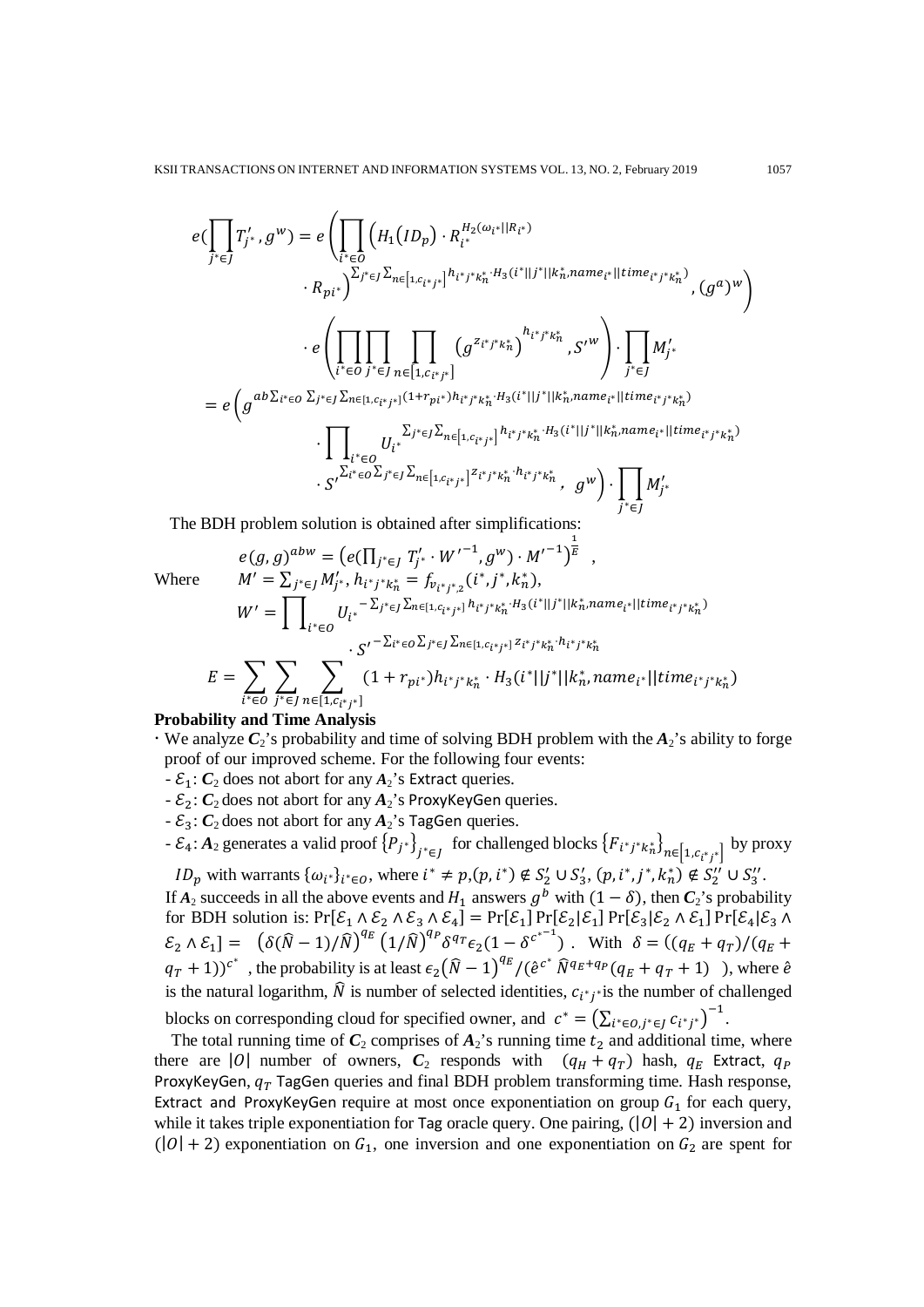final output of BDH solution. Therefore, the total running time is at most  $t_2 + t_{G_1}$ .  $(q_H + q_E + q_P + 4q_T + 2|0| + 4) + 2t_{G_2} + t_e$ . We complete the proof.

**Theorem 3** (Privacy-preserving) If there exists PPT time TPA which could recover original data in our Sec-ID-BPAPP, then our scheme is privacy-preserving when challenger could solve DL problem with non-negligibility with PPT time.

**Proof**: After TPA receives masked data proof as  $M'_j = e \bigg( \prod_{i \in O_j} \left( H_1 (ID_p) \right) \cdot$  $\left(R_i^{-H_2(\omega_i||R_i)} \cdot R_{pi}\right)^{F'_{ij}}$ , *M*). Denote  $g' = e\left(\prod_{i \in O_j} H_1(ID_p) \cdot (R_i \cdot H_2(\omega_i || R_i) \cdot R_{pi}), M\right)$  and thus  $M'_j = (g')^{F'_{ij}}$ . If TPA retrieves original data combination  $F'_{ij} = \sum_{k \in \delta_{ij}} h_{ijk} \cdot F_{ijk}$  for further recovering data blocks  ${F_{ijk}}$ , then challenger could solve DL problem as given  $g' \in G_2$ ,  $(g')^{F'_{ij}} \in G_2$ , obtaining  $F'_{ij} \in Z_q$ . We complete the proof.

# **7. Efficiency Analysis**

In this section, we compare overheads of computation and communication of our improved scheme Sec-ID-BPAPP, with Wang et al.'s ID-PUIC [27], summarized in **Table 1** and **Table 2**, respectively. In addition, the performance comparison on computation is depicted in **Fig. 2**, based on results from simulation of the two schemes on a laptop, to evaluate efficiency trend when number of data owners, clouds and data amount increases.

| <b>Schemes</b> | TagGen                | <b>ProofGen</b>                        | Verify                                      | <b>Privacy</b> |
|----------------|-----------------------|----------------------------------------|---------------------------------------------|----------------|
| ID-PUIC $[27]$ | $2NC_{exp}$           | $cC_{exp}$                             | $(2n_1 n_2)C_e$<br>+ $(c + n_1 n_2)C_{exp}$ | not            |
| Sec-ID-BPAPP   | 2N)<br>$+n_o)C_{exp}$ | $(c + n_1 n_2) C_{exp}$<br>$+ n_2 C_e$ | $3C_e + (c + n_1 + 2)C_{exp}$               | Yes            |

**Table 1.** Computation Cost Comparison for Multiple Owners and Multiple Clouds

| <b>Schemes</b> | Challenge                                                        | <b>ProofGen</b>                                | Privacy |
|----------------|------------------------------------------------------------------|------------------------------------------------|---------|
| ID-PUIC [27]   | $n_1 n_2 \log_2 N + 2n_1 n_2 \log_2 q$                           | $n_1 n_2 G_1 + n_1 n_2 log_2 q$                | Not     |
| Sec-ID-BPAPP   | $n_1 n_2 log_2 N + 2n_1 n_2 log_2 q$<br>$+ n_2 \, \mathcal{G}_1$ | $2n_2 \, \mathcal{G}_1 + n_2 \, \mathcal{G}_2$ | Yes     |

- Assume there are  $n_0$  data owners storing total N blocks  $\{F_{iik}\}$  on  $n_i$  clouds, by only *one-off* TagGen and upload. To prove data integrity, *periodical* Challenge and Verify will be executed between clouds and TPA, upon randomly selected  $c$  data blocks of  $n_1$  data owners on  $n_2$  clouds with their tags, element size of group  $G_1$  is  $G_1$ ,  $G_2$  is for  $G_2$ . Consequently, the dominant cost of this scheme is mostly contributed by ProofGen and Verify.
- Among all the operations, bilinear pairings  $C_e$ , exponentiation  $C_{exp}$  on group  $G_1$ , and hash  $C_h$  on blocks are most expensive, compared with multiplication on  $G_1$  and  $G_2$ , operation on  $Z_q$ , and other hash operations, which are efficient or can be done for only once. Additionally, since ID-PUIC only offers single owner's data auditing on one cloud, we consider repeating  $n_1 n_2$  loops of ID-PUIC instances, with  $N/(n_1 n_2)$  outsourced blocks and only challenged  $c/(n_1n_2)$  blocks per loop.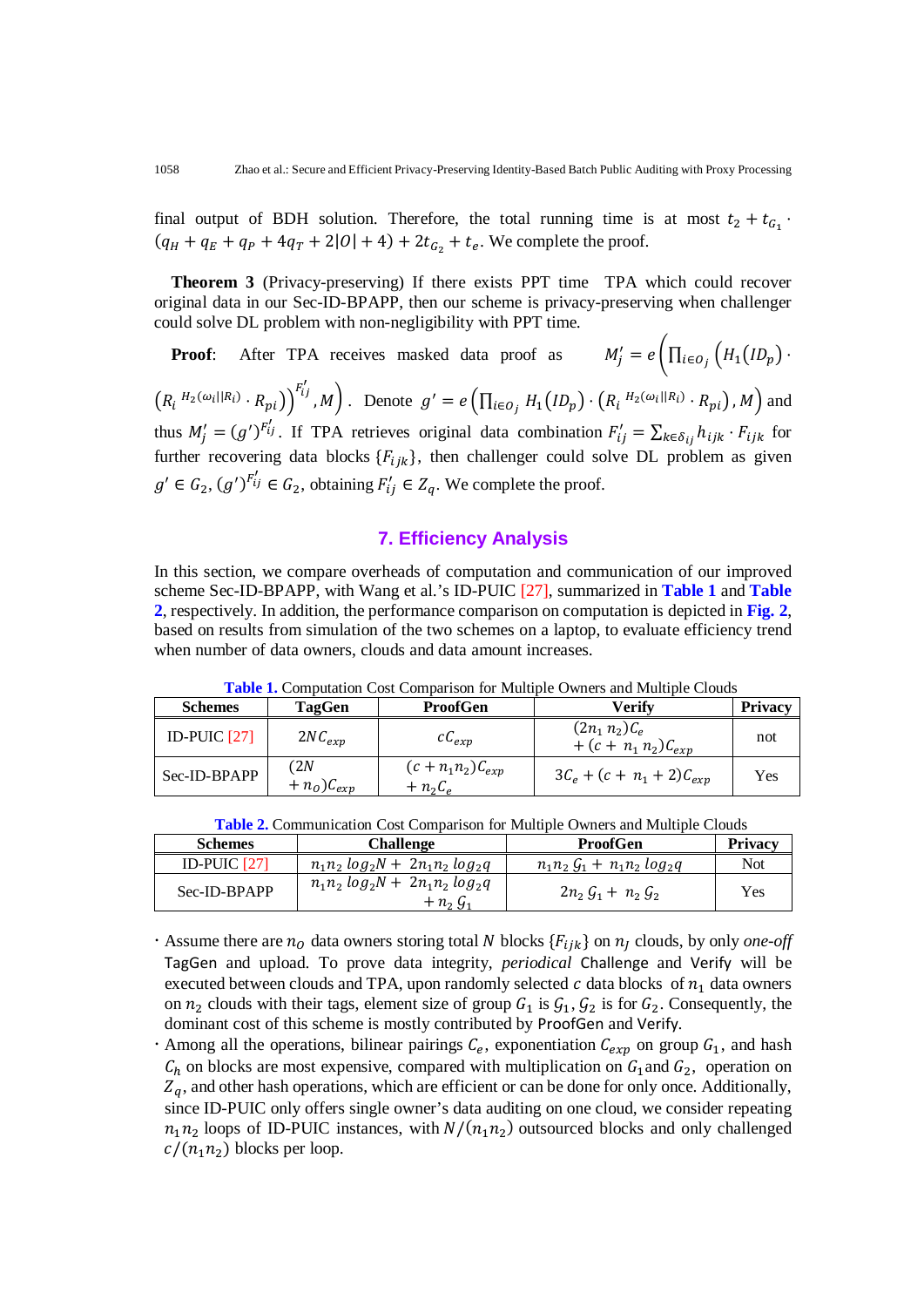**Analysis for computation**: In order to fully protect tags  $\{\sigma_{ijk} = (S_{ijk}, T_{ijk})\}$  from being utilized to recover its private keys by adversaries, proxy requires  $(2N + n_0)C_{exp}$  operation for  $n<sub>o</sub>$  data owners in TagGen. Luckily, these could be performed off line for proxy as one-off task, although a little bit expensive. After one exponentiation  $C_{exp}$  for masking element M in Challenge, our Sec-ID-BPAPP spends  $(c + n_1 n_2) C_{exp} + n_2 C_e$  for all  $\{P_j\}$  in ProofGen, where  $n_2$  clouds additionally perform  $n_1 n_2 C_{exp} + n_2 C_e$  for generating masked data proof, in order to realize privacy-preserving auditing on TPA's side and reduce its computation load. And thus in Verify, TPA needs only 3 bilinear pairing to allow batch auditing at one time, which achieves enhanced security of proxy private key protection and still outperforms  $2n_1n_2$  pairings in Wang et al.'s ID-PUIC [27], if applied to the multiple clouds and multiple owners scenario in **Table 1**.

**Analysis for communication**: To enable privacy-preserving auditing, we first require special  $n_2 G_1$  size of element from Challenge to mask data in ProofGen, which later successfully outputs masked data in the size of  $n_2 G_2$  for final auditing. But for total proof, which includes both aggregate tag and masked data, our Sec-ID-BPAPP of  $n_2$  (2 $\mathcal{G}_1 + \mathcal{G}_2$ ) is still less than ID-PUIC's  $n_1 n_2 (G_1 + log_2 q)$ , which is linear to both  $n_1$  and  $n_2$ . If taking Challenge and ProofGen together, our proposed scheme introduces less bandwidth than ID-PUIC, since  $n_2 \ll n_1$  in the multiple clouds and multiple owners' setting in **Table 2**.

**Simulation**: In order to compare the performance about Wang et al.'s ID-PUIC [27] versus our Sec-ID-BPAPP, we simulate data owners, proxy, storage clouds, and TPA on a laptop of Intel core i5 480 M at 2.67 GHz and 4G RAM running Linux operation system (Ubuntu 18.04 64bit with kernel 4.15.0-23-generic), in C programming language. Both of schemes are based on Pairing-Based Cryptography Library (PBC 0.5.14) [33], GNU Multiple Precision Arithmetic Library (GMP 6.1.2) [34] and OpenSSL Library (OpenSSL-1.1.0) [35].

To achieve 80-bit AES level of security, the elliptic curve we are using is of 160 bit group order with 512 bit length finite field element for  $G_1$  and  $G_2$ , from Type-A pairing in PBC library. Therefore, the size of element is  $G_1 = G_2 = 64$  Bytes, and *q* is 20 Bytes length prime. For generating challenging co-efficient  $\{h_{ijk}\}\$ , we consider HMAC-SHA256 as pseudo random function f in OpenSSL library. We set each data block  $F_{iik}$  as 20 B. The simulation has run 10 trials and collected their mean values as results.

For TagGen computation of proxy tags for total 1000000 blocks of 50 data owners, ID-PUIC requires 6825.433 seconds and Sec-ID-BPAPP is 6275.664 seconds. In order to prove total 1000000 blocks outsourced on 10 clouds for 50 data owners, running time of ProofGen is 2745.109 seconds of Sec-ID-BPAPP versus 53.984 seconds in ID-PUIC. Our Sec-ID-BPAPP indeed takes more time to generate masked data proof on the clouds. But this enables privacy-preserving public auditing advantage over ID-PUIC, and reduces TPA's computation in the batch owners and clouds integrity auditing task on in Verify as follows.

On the left half of **Fig. 2**, the computation time on TPA's side is depicted for Wang et al.'s ID-PUIC [27] (marked in blue bar) and our Sec-ID-BPAPP (in yellow bar), when challenged data owners increases from 50 to 250. For the fairness of evaluation, we repeat Wang et al.'s scheme to achieve the same number of data owners and clouds. Assume there are 10 clouds, each of which stores 2000 blocks for every data owner, and the total number of challenged data blocks will range from  $1.0 \times 10^6$  to  $5.0 \times 10^6$  (marked on the top X-axis), based on 100% probability to detect 1% rate of modification. It is illustrated that our improved scheme has less computation overheads on TPA's side versus Wang et al.'s scheme.

Followed up with the right half, in **Fig. 2**, we present the computation time of on TPA's side as the number of challenged clouds increases from 10 to 50, for ID-PUIC [27] (marked in blue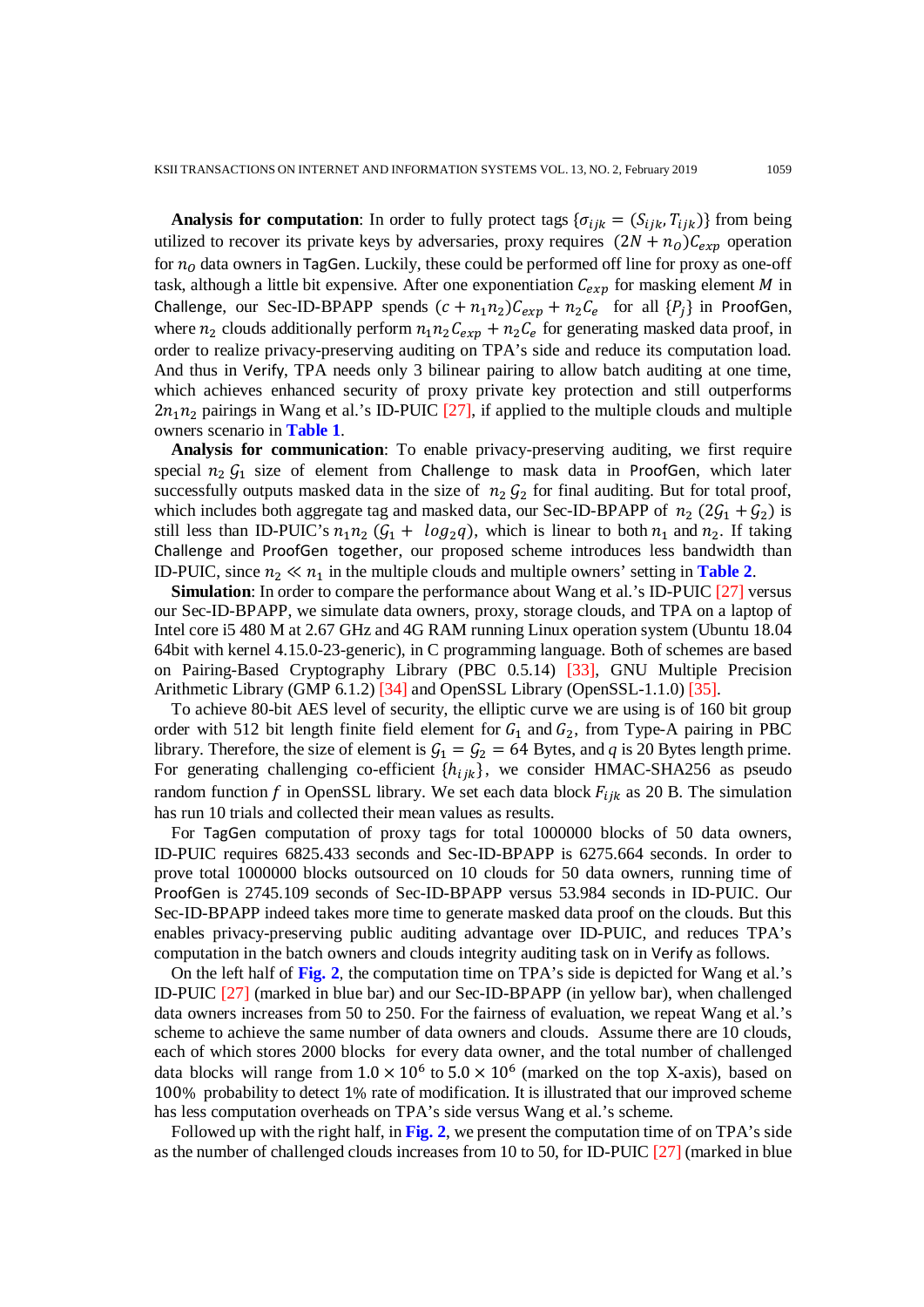bar) and Sec-ID-BPAPP (in yellow bar), based on 100% probability to detect 1% rate of modification. Imagine there are 50 data owners, each of which outsources 2000 blocks on every cloud, and thus the total number of challenged data blocks will range from  $1.0 \times 10^6$  to  $5.0 \times 10^6$  (shown on the top X-axis). We also repeat ID-PUIC for the fairness of evaluation. It is shown that Sec-ID-BPAPP introduces less computation overheads on TPA's side.



**Fig. 2.** Comparison of computation on TPA: 1) as number of Owners increases: Total 10 Clouds of each stores 2000 blocks per owner; 2) as number of Clouds increases: Total 50 Owners of each outsources 2000 blocks per cloud

The difference illustrated in the **Fig. 2** is able to predict their trend of performance upon extrapolation to real multiple clouds storage system, which are equipped with powerful CPUs and huge memories, even if the performance of two schemes are temporarily limited by our simulated laptop. Therefore, our Sec-ID-BPAPP is more efficient than Wang et al.'s ID-PUIC for the secure big data storage, which might have billion number of data owners, large number of storage clouds and large volume of data, in terms of storage integrity.

For total communication overheads of Challenge and ProofGen, our Sec-ID-BPAPP of  $(n_1n_2/8 \log_2 N + 40n_1n_2 + 256n_2)$  outperforms ID-PUIC's  $(n_1n_2/8 \log_2 N + 124n_1n_2)$ , since the number of challenged clouds  $n_2$  is usually much smaller than the number of challenged owners  $n_1$ . Especially, Sec-ID-BPAPP requires  $(n_1 n_2/8 \log_2 N + 40n_1 n_2 +$ 64 $n_2$ ) B and 192 $n_2$  B while ID-PUIC costs  $(n_1n_2/8 \log_2 N + 40n_1n_2)$  B and 84 $n_1n_2$  B, for Challenge and ProofGen respectively, upon 64 B element size of group  $G_1$  and  $G_2$ , 20B per block. In real cloud storage, TPA could employ sampling technology in [5] for economic auditing, e.g. randomly challenging 460 blocks is sufficient to detect 1% data error with 99%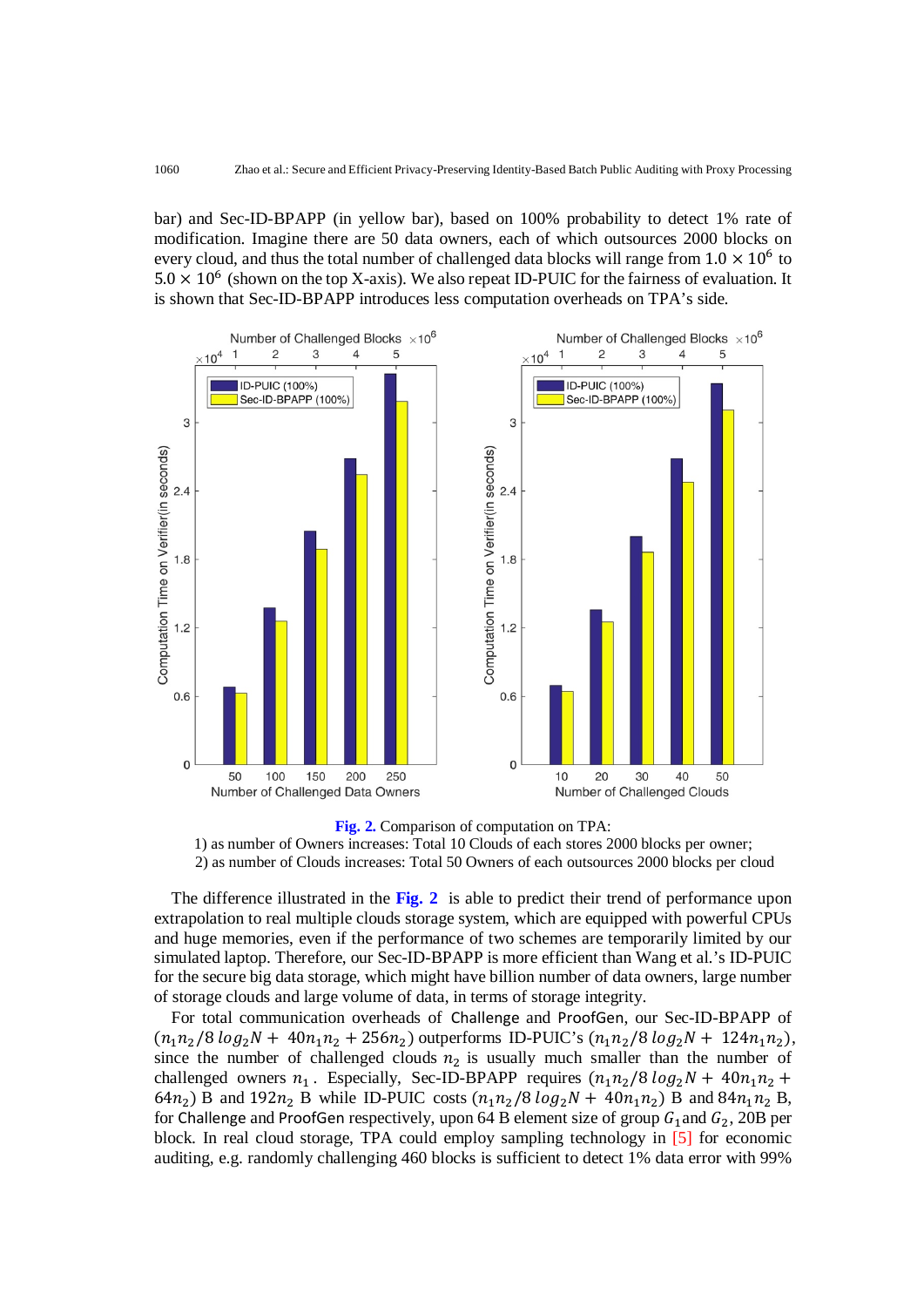probability among entire multiple clouds storage system.

#### **8. Conclusions and Open Problem**

In this paper, we revisited an identity-based batch public auditing with proxy processing (ID-BPAPP) scheme [32] designed by Yu et al. in KSII transactions on Internet and Information Systems 2017 October, and demonstrated that any cloud in their scheme could deceive TPA without original data. In particular, it is also feasible to recover proxy's private key to generate tags by malicious clouds or data owners themselves. This will inevitably incur potential impersonation, and even might be leveraged to threaten digital properties of proxy. Therefore, we propose our solution to repair the security flaws and thus enhance the security, at the expense of reasonable overheads while still enjoy better auditing efficiency over ID-PUIC [27].

Despite these security flaws above, it is still of great value for Yu et al. to tackle the batch public data auditing problem with proxy processing, under identity based cryptography infrastructure. As a future work, we will keep on seeking to improve the efficiency of our proposed scheme, to enable practical and secure data integrity auditing on distributed clouds system for multiple owners of restricted access.

# **Acknowledgement**

This work was supported by State Scholarship Fund Program of China Scholarship Council under Grant 201506070077, the National Key R&D Program of China under Grant 2017YFB0802000 and the National Natural Science Foundation of China under Grant 61370203 and 61872060.

#### **Reference**

- [1] Gartner.com, "Gartner Forecasts Worldwide Public Cloud Services Revenue to Reach \$260 Billion in 2017," October 12, 2017. [Article \(CrossRef Link\)](https://www.gartner.com/newsroom/id/3815165)
- [2] IDC.com, "Worldwide Public Cloud Services Spending Forecast to Reach \$122.5 Billion in 2017, According to IDC," February 20, 2017. [Article \(CrossRef Link\)](http://www.idc.com/getdoc.jsp?containerId=prUS42321417)
- [3] Y. Wang, Q. Wu, B. Qin, W. Shi, R. H. Deng, J. Hu, "Identity-Based Data Outsourcing with Comprehensive Auditing in Clouds, " *IEEE Transactions on Information Forensics and Security*,12(4), 940-952, 2017. [Article \(CrossRef Link\)](https://doi.org/10.1109/TIFS.2016.2646913)
- [4] Z. Fu, X. Wu, C. Guan, X. Sun, K. Ren, "Toward efficient multi-keyword fuzzy search over encrypted outsourced data with accuracy improvement," *IEEE Transactions on Information Forensics and Security*, 11(12), 2706-2716, 2016. [Article \(CrossRef Link\)](https://doi.org/10.1109/TIFS.2016.2596138)
- [5] G. Ateniese, R. Burns, R. Curtmola, J. Herring, L. Kissner, Z. Peterson, D. Song, "Provable Data Possession at Untrusted Stores," in *Proc. of ACM CCS 2007*, pp. 598-609, 2007. [Article \(CrossRef Link\)](https://doi.org/10.1145/1315245.1315318)
- [6] H. Shacham, B. Waters, "Compact proofs of retrievability," In *Proceedings of ASIACRYPT 2008*, pp. 90-107, 2008. [Article \(CrossRef Link\)](https://doi.org/10.1007/978-3-540-89255-7_7)
- [7] C. Wang, S. S. M. Chow, Q. Wang, K. Ren, W. Lou, "Privacy-Preserving Public Auditing for Secure Cloud Storage," *IEEE Transactions on Computers*, 62(2), 362-375, February, 2013. [Article \(CrossRef Link\)](https://doi.org/10.1109/TC.2011.245)
- [8] Y. Zhu, H. Hu, G. J. Ahn, M.Yu, "Cooperative Provable Data Possession for Integrity Verification in MultiCloud Storage," *IEEE Transactions Parallel and Distributed Systems*, 23(12), 2231-2244, December, 2012. [Article \(CrossRef Link\)](https://doi.org/10.1109/TPDS.2012.66)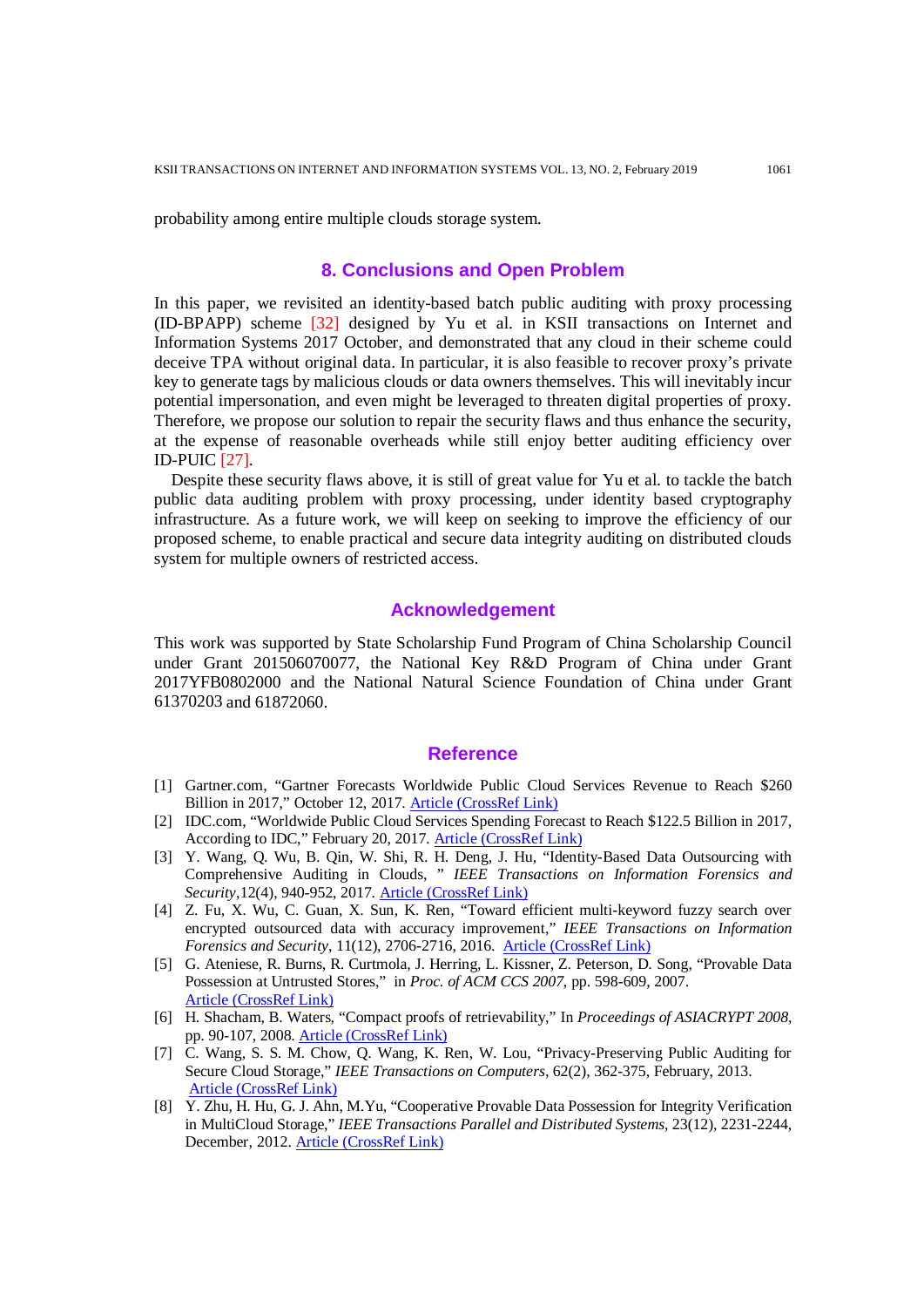- [9] K. Yang, X. Jia, "An efficient and secure dynamic auditing protocol for data storage in cloud computing,"*IEEE Transactions on Parallel and Distributed Systems*, 24(9), 1717-1726, 2013. [Article \(CrossRef Link\)](https://doi.org/10.1109/TPDS.2012.278)
- [10] R. Curtmola, O. Khan, R. Burns, G. Ateniese, "MR-PDP: Multiple-replica provable data possession," In *Proceedings of ICDCS 2008*, pp. 411-420 (2008). [Article \(CrossRef Link\)](https://doi.org/10.1109/ICDCS.2008.68)
- [11] B. Wang, B. Li, H. Li, "Panda: public auditing for shared data with efficient user revocation in the cloud," *IEEE Transactions on Services Computing*, 8(1), 92-106, 2015. [Article \(CrossRef Link\)](https://doi.org/10.1109/TSC.2013.2295611)
- [12] Q. Wang, C. Wang, K. Ren, W. Lou, J. Li, "Enabling Public Auditability and Data Dynamics for Storage Security in Cloud Computing," *IEEE Transactions on Parallel and Distributed Systems*, 22(5), 847-859, 2011. [Article \(CrossRef Link\)](https://doi.org/10.1109/TPDS.2010.183)
- [13] C. Erway, A. Küpçü, C. Papamanthou, R. Tamassia, "Dynamic Provable Data Possession," *ACM Transactions on Information and System Security*, 17(4), 2015. [Article \(CrossRef Link\)](https://doi.org/10.1145/1653662.1653688)
- [14] C. Liu, R. Ranjan, C. Yang, X. Zhang, L. Wang, J. Chen, "MuRDPA: Top-down levelled multi-replica merkle hash tree based secure public auditing for dynamic big data storage on cloud," *IEEE Transactions. on Computers*, 64(9), 2609-2622, 2015. [Article \(CrossRef Link\)](https://doi.org/10.1109/TC.2014.2375190)
- [15] A. F. Barsoum, M. A. Hasan, "Provable multicopy dynamic data possession in cloud computing systems," *IEEE Transactions on Information Forensics and Security*, 10(3), pp. 485-497, 2015. [Article \(CrossRef Link\)](https://doi.org/10.1109/TIFS.2014.2384391)
- [16] J. Wang, X. Chen, X. Huang, I. You, and Y. Xiang, "Verifiable auditing for outsourced database in cloud computing," *IEEE Transactions on Computers*, 64(11), 3293-3303, 2015. [Article \(CrossRef Link\)](https://doi.org/10.1109/TC.2015.2401036)
- [17] Y. Miao, J. Ma, X. Liu, X. Li, Q. Jiang, and J. Zhang, "Attribute-based keyword search over hierarchical data in cloud computing," *IEEE Transactions on Services Computing*, 2018. [Article \(CrossRef Link\)](https://doi.org/10.1109/TSC.2017.2757467)
- [18] Y. Miao, J. Ma, X. Liu, X. Li, Z. Liu, and H. Li, "Practical attribute based multi-keyword search scheme in mobile crowdsourcing," *IEEE Internet of Things Journal*, 5 (4), 3008-3018, 2018. [Article \(CrossRef Link\)](https://doi.org/10.1109/JIOT.2017.2779124)
- [19] Y. Miao, J. Ma, X. Liu, J. Weng, and H. Li, H Li, "Lightweight fine-grained search over encrypted data in fog computing," *IEEE Transactions on Services Computing*, 2018. [Article \(CrossRef Link\)](https://doi.org/10.1109/TSC.2018.2823309)
- [20] Y. Miao, J. Weng, X. Liu, KKR Choo, Z. Liu, and H. Li, "Enabling verifiable multiple keywords search over encrypted cloud data," *Information Sciences*, 465, 21-37, 2018. [Article \(CrossRef Link\)](https://doi.org/10.1016/j.ins.2018.06.066)
- [21] J. Zhao, C. Xu, F. Li, W. Zhang, "Identity-based public verification with privacy preserving for data storage security in cloud computing," *IEICE Transactions Fundamentals Electronics, Communications and Computer Sciences,* 96(12), 2709-2716, 2013. [Article \(CrossRef Link\)](https://doi.org/10.1587/transfun.E96.A.2709)
- [22] D. Boneh, M. Franklin, "Identity-based encryption from the weil pairing, " in *Proc. of CRYPTO 2001*, LNCS 2139, pp. 213-229, 2001. [Article \(CrossRef Link\)](https://doi.org/10.1007/3-540-44647-8_13)
- [23] H. Wang, "Identity-based distributed provable data possession in multicloud storage," *IEEE Transactions on Services Computing*, 8(2), 328-340, 2015. [Article \(CrossRef Link\)](https://doi.org/10.1109/TSC.2014.1)
- [24] Y. Yu, Y. Zhang, Y. Mu, W. Susilo, "Provably Secure Identity based Provable Data Possession," in *Proc. of ProvSec 2015*, LNCS 9451, pp. 1-16, Springer, Heidelberg, 2015. [Article \(CrossRef Link\)](https://doi.org/10.1007/978-3-319-26059-4_17)
- [25] H. Liu, Y. Mu, J. Zhao, C. Xu, H. Wang, L. Chen, et al., "Identity-based provable data possession revisited: security analysis and generic construction," *Computer Standards & Interfaces*, 54(1), 10-19, 2017. [Article \(CrossRef Link\)](https://doi.org/10.1016/j.csi.2016.09.012)
- [26] Y. Yu, M. H. A. Au, G. Ateniese, X. Huang, W. Susilo, Y. Dai, G. Min , "Identity-based remote data integrity checking with perfect data privacy preserving for cloud storage," *IEEE Transactions on Information Forensics and Security*, 12(4), 767-778, April, 2017. [Article \(CrossRef Link\)](https://doi.org/10.1109/TIFS.2016.2615853)
- [27] H. Wang, D. He, S. Tang, "Identity-based proxy-oriented data uploading and remote data integrity checking in public cloud," *IEEE Transactions on Information Forensics and Security*, 11(6), 1165-1176, 2016. [Article \(CrossRef Link\)](https://doi.org/10.1109/TIFS.2016.2520886)
- [28] X. Zhang, H. Wang and C. Xu, "Identity-based key-exposure resilient cloud storage public auditing scheme from lattices," *Information Science*, 472, 223-234, 2019. [Article \(CrossRef Link\)](https://doi.org/10.1016/j.ins.2018.09.013)